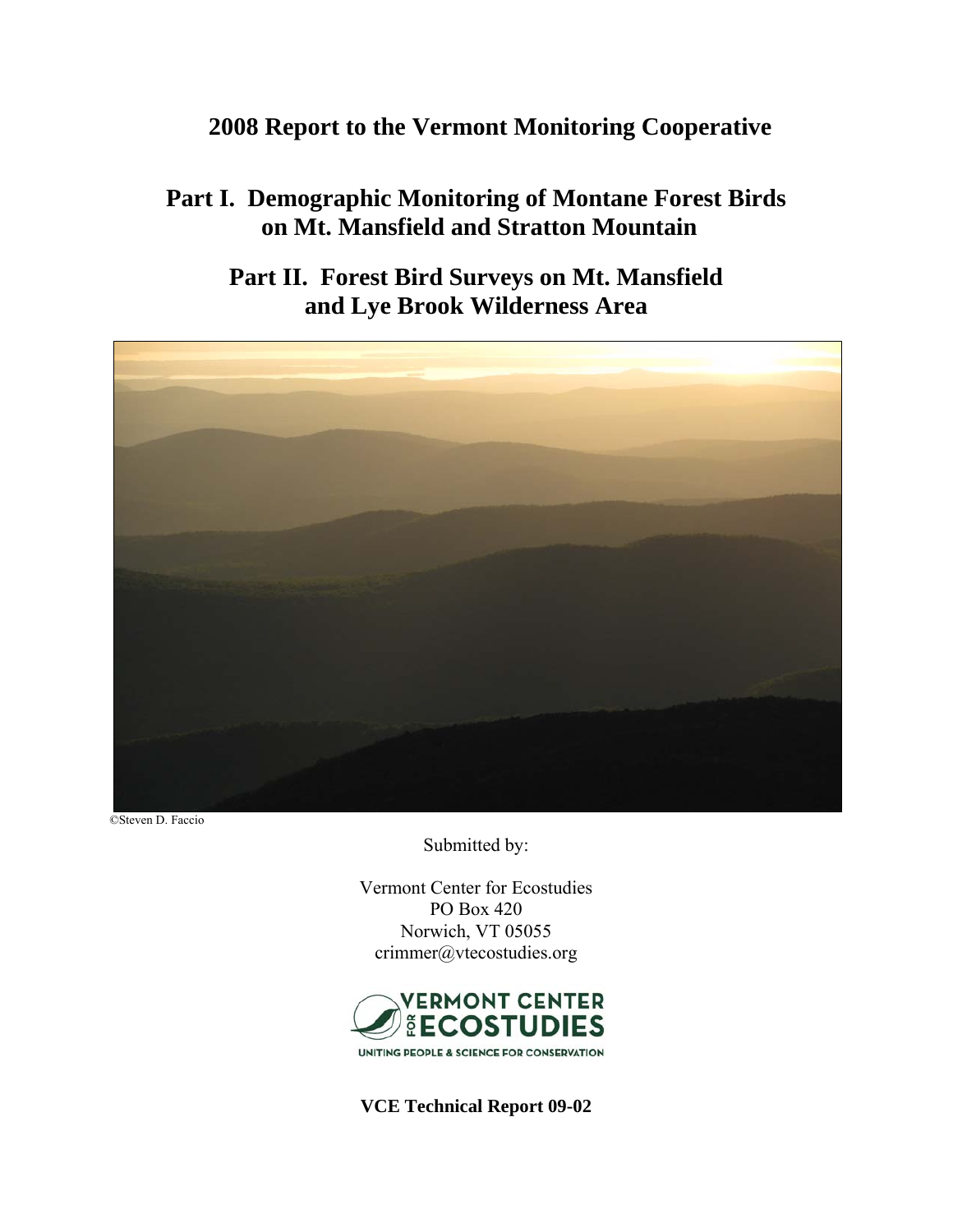#### **Part I. Demographic Monitoring of Montane Forest Birds on Mt. Mansfield and Stratton Mountain**

#### **Kent P. McFarland and Christopher C. Rimmer**

We continued demographic monitoring of Bicknell's Thrush *(Catharus bicknelli)*, Swainson's Thrush *(C. usutulatus)*, Blackpoll Warbler *(Dendroica striata)*, and Yellow-rumped (Myrtle) Warbler  $(D. coronata coronate)$ , completing our  $17<sup>th</sup>$  consecutive field season on Mt. Mansfield and our  $11<sup>th</sup>$  on Stratton Mountain. This report presents a summary of data collected through 2008.

#### **Study Areas and Overall Methods of Data Collection**

Our study sites on Mansfield (44º 32' N, 72º 49' W) and Stratton (43° 05' N, 72° 55' W) were situated between 900 and 1200 m elevation in montane fir forest (Montane Spruce-Fir Forest, cf. Thompson and Sorenson 2000). From 1992-2001, we conducted studies on three plots on Mansfield, ranging in size from 10-20 ha. One of these was in an area developed for skiing around the Octagon restaurant, one on the moderately disturbed Mansfield ridgeline, and the third in an area of relatively undisturbed habitat on the Ranch Brook watershed. Since 2002, field work has been limited to the ridgeline plot. On Stratton, we established two 20-ha study plots in 1997 and have since annually collected field data on each. One plot is on the developed north peak, the other on the undeveloped south peak.

Field sampling was conducted annually from late May through mid to late July at each site. Standardized field methods on each mountain included: (1) mist-netting and banding (including unique color banding of individuals); (2) resighting of color-banded individuals; (3) collection of blood, feather and claw samples for determination of mercury concentrations and isotopes to determine population connectivity; (4) radio telemetry of adult male and female Bicknell's Thrushes (females only on Stratton in 2008); (5) monitoring of Bicknell's Thrush nests and reproductive success (on Stratton only in 2008); (6) point count surveys for population monitoring as part of the regional program, Mountain Birdwatch (see http://www.vtecostudies.org/MBW/), and (7) monitoring of balsam fir cone mast and red squirrel *(Tamiasciurus hudsonicus)* abundance. Our censusing encompassed all avian species, while mist-netting and banding targeted four focal species: Bicknell's Thrush, Swainson's Thrush, Myrtle Warbler, Blackpoll Warbler, and White-throated Sparrow. Additionally, in 2008 we collected hourly temperature data on Stratton Mountain summit using a Fourier Systems MicroLite data logger located ~1m high in the fir forest. Previous temperature data on Stratton were collected as minima and maxima during each 24 hour period when we were on the mountain; we also recorded rainfall amounts.

We used 12-20 nylon mist nets (12 x 2.5-m and 6 x 2.5-m, 36-mm mesh) placed at sites that have been used annually. Nets were generally opened from late afternoon until dusk and from dawn until early afternoon on the following morning. Bicknell's Thrushes were captured both passively and through the use of vocal lures (tape recorded playbacks), while other species were passively captured. Each individual was fitted with a uniquely-numbered U.S. Fish and Wildlife Service (USFWS) leg band and a unique combination of 3 plastic colored leg bands. We recorded data on age, sex, breeding condition, fat class, ectoparasites, flight feather wear, and net site of capture. Standard morphometrics included wing chord, tail length, weight, tarsal length, culmen length, bill length from mid-nares, bill width, and bill depth. We collected a small blood sample (c. 50 µl) from the brachial vein of all adult Bicknell's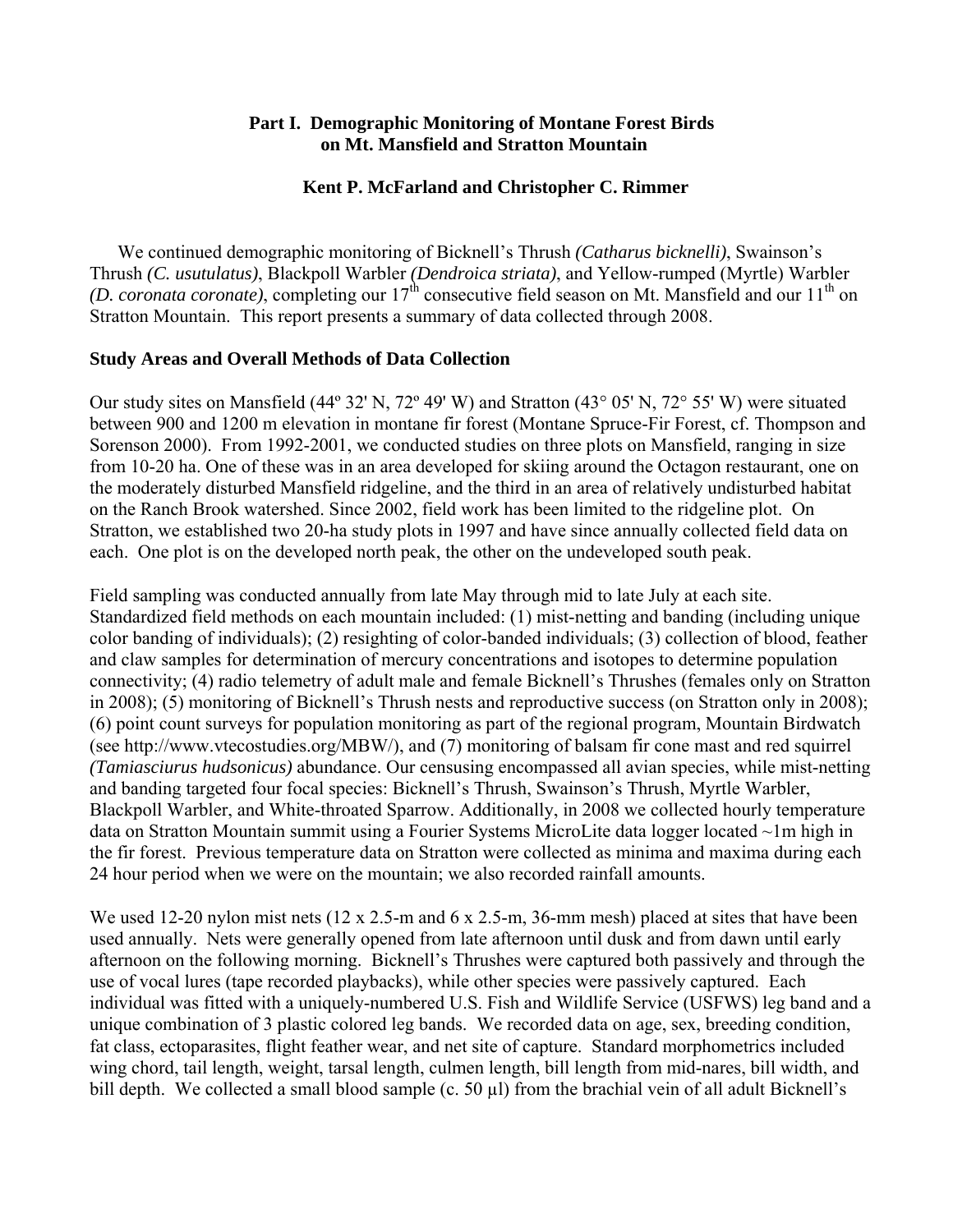Thrushes and selected individuals of other species for mercury analysis and other trace elements. Each sample was stored in a heparinized capillary tube, refrigerated in a vaccutainer in the field, and frozen within 12-48 hours. We also collected the fifth tail feather and claw samples for stable isotope analysis to study population connectivity.

In 2008 on Stratton Mountain, we located Bicknell's Thrush nests by systematic searches, following radio tagged females, and by observing parental behavior and other cues. The majority of nests were found via radio telemetry, ensuring that our samples were not biased towards nests more easily found by other methods. The chronology and status of all active nests were monitored every 1 to 4 days either directly or, when possible, remotely via binoculars, or by radio telemetry monitoring of females. Nests that fledged at least one young were considered successful. Observations of fledging, fledglings near nests, parents carrying food nearby, or an empty nest cup with depressed edge and excrement were considered evidence of a successful nest. Depredation was assumed when the eggs or nestlings (when too young to fledge) disappeared.

We used the nest-survival module in the program MARK (White and Burnham 1999, Rotella et al. 2004) to compare nest-survival models and obtain estimates of daily survival rates of nests (DSR). Program MARK uses a generalized linear approach to modeling DSR using maximum likelihood estimation to estimate regression coefficients (Rotella et al. 2004). Models were constructed using the logistic transformation (logit) link function. Study mountain ( $n = 2$ ; Mansfield, Stratton), and red squirrel presence (n=2; high or very low to absent) were modeled as groups, resulting in 4 groups.

We included red squirrels in our suite of models because their annual abundance has been strongly linked to spruce *(Picea)* or fir *(Abies)* cone production in the previous year (studies reviewed in Gurnell 1983). Morris (1951) documented a biennial masting cycle in fir-dominated forests in New Brunswick, Canada, and a similar pattern has since been reported over a broad geographical area, in both lowland (Morris 1951, KPM pers. obs.) and montane coniferous forests (M. Dodd, pers. comm., VCE unpub. data). Both cone production and red squirrel population fluctuations can be temporally and spatially synchronous across the landscape (Kemp and Keith 1970, Gurnell 1983, KPM pers. obs.). It has long been known that red squirrels prey on songbird eggs and nestlings (e.g., Nelson 1918, Thoms 1922, Hatt 1929). Recent studies have shown that this species can account for a high proportion of avian nest predation in many parts of its range, including the Northeast (Maine: Vander Haegen and Degraaf 1996a, b; New Hampshire: Holmes et al. 1992, Sloan et al. 1998). Wallace (1939) postulated that red squirrels were the main limiting factor for Bicknell's Thrush in montane fir-dominated forests of Vermont. Previously, our work provided strong evidence that balsam fir masting is a pulsed resource that causes a bottom-up response in red squirrel populations which, in turn, exerts top-down pressure on forest songbird populations, over regional scales (Rimmer et al. 2001, VCE unpubl. data).

Encounter histories were constructed in MARK, which requires the following data for each nest (Rotella 2005): (1) the day the nest was found, (2) the last day the nest was checked when still active, (3) the last day the nest was checked, and (4) the fate of the nest. For successful nests, an attempt was made to estimate the actual day that the nest fledged young, rather than simply using the last day checked to avoid unjustifiably adding survival days to a nest when failure was no longer possible. Days were standardized so that the earliest date across all years when a nest was first found was coded as day 1, with the remaining dates numbered sequentially relative to day 1, regardless of year.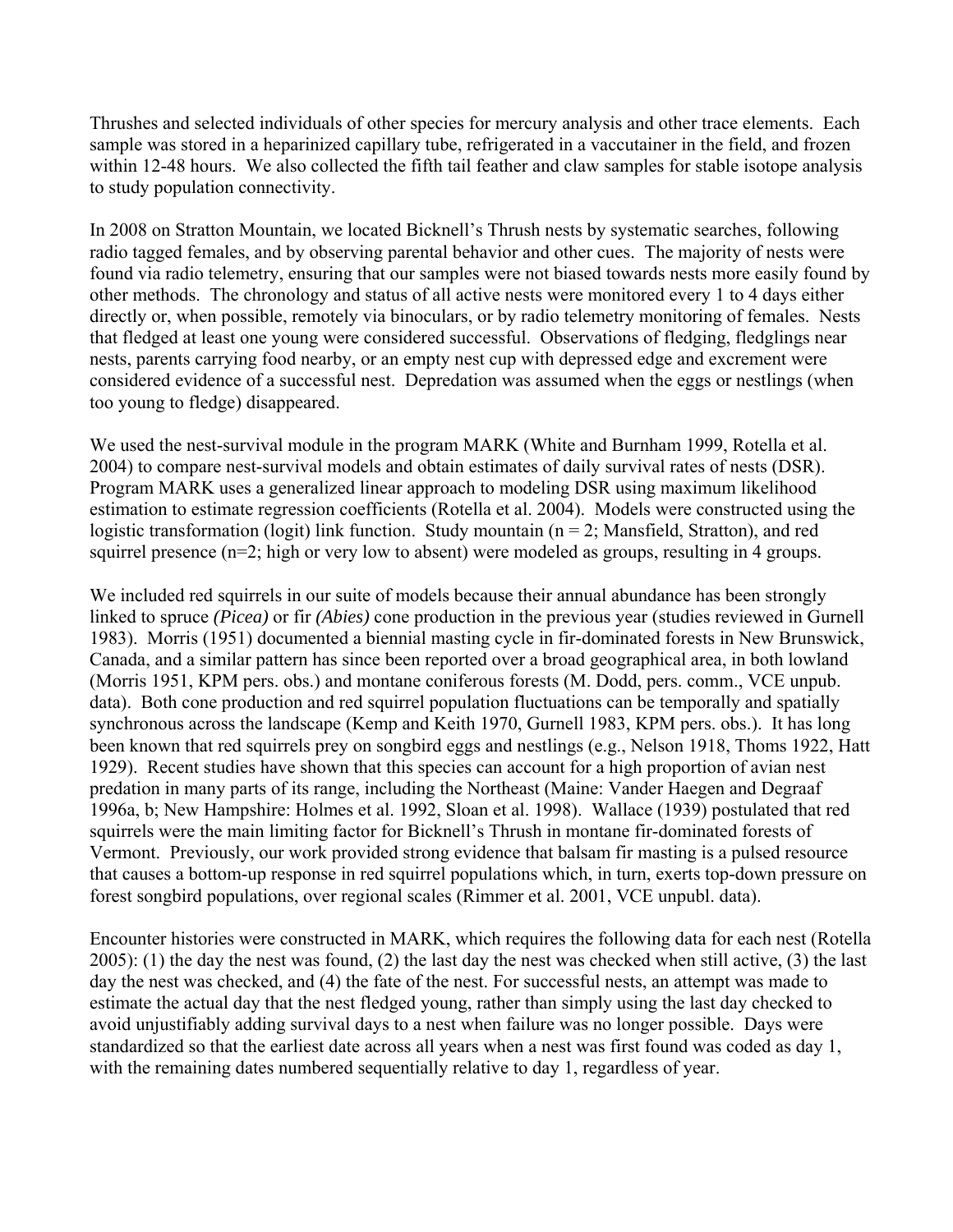Over all years of study, thrush nests were active from 6-June to 6-August, for a 61-day nesting season. Nests were found and monitored on Mansfield from 1992 – 2001, Stratton from 1997-2004 and 2007- 2008, and on East Mountain in 2004-2005.

Models were evaluated within an information-theoretic framework (Burnham and Anderson 2002). MARK calculates an Akaike's information criterion corrected for small samples (AIC) for each model. Each model is ranked by AIC with lower values indicating greater empirical support. Models with AIC values <2 were considered to have substantial empirical evidence (Burnham and Anderson 2002).

We are currently collaborating with Dr. Scott Sillett from the Smithsonian Migratory Bird Center, an expert in mark-recapture analytical methods. The complex and specialized statistical analyses necessary to accurately estimate survivorship from mark-recapture data require expertise that VCE must obtain elsewhere. With Dr. Sillett's guidance, we will be estimating and comparing adult survivorship according to methods described in Lebreton et al. (1992), Pradel et al. (1997) and Sillett and Holmes (2002), using the program MARK (White and Burnham 1999).

#### **Results and Discussion**

We found and monitored 11 Bicknell's Thrush nests in 2008, a non-mast year (Figure 1), on Stratton Mountain. Five nests fledged young. Over the entire 7-week study period, w detected onlyred squirrel, which remained on the study area for less than one week (Figure 1). We assisted the Cornell Laboratory of Ornithology with filming at three nests in HD video for the Macaulay Library collections. A sample video clip can be viewed at http://www.flickr.com/photos/vtecostudies/3752773846/.

Overall, we have monitored 159 Bicknell's Thrush nests on Mansfield (n=57) and Stratton (n=102), plus an additional 12 nests on East Mountain. Eighty-three of the 159 nests (52%) were successful. Only 30% of the nests failed in non-mast years, while 69% failed in mast years.

Using the highest ranked model from MARK, nest DSR following mast years when red squirrels were most abundant was estimated to be 94%, compared to 98% after non-mast years. Assuming a 27-day nesting cycle for Bicknell's Thrush, with 3 days for laying, 12 days for incubation and 12 days for brooding (Rimmer et al. 2001), this indicates only a 19% success rate for nests following mast years and 57% following years with little or no mast. Nest productivity showed a similar pattern to that of daily survival rates. The mean fledged brood size was slightly higher after non-mast years  $(2.7 \pm 1.1)$  than after mast years  $(2.4 \pm 0.8)$ . These results are presented in more detail in McFarland et al. (2008).

In 2008 we captured 73 Bicknell's Thrushes and nearly 40% of these were returns from previous years. Four birds, two from each mountain, were known to be 8 years old. Two of these, one from each mountain, were first banded as nestlings. The previously determined skewed male sex ratio continued with 33 males, 24 females, 6 unknown sex captured (1.375 males per female). We have captured a total of 803 Bicknell's Thrushes since 1992 (305 males, 189 females and 309 unknown sex). We captured 50 Swainson's Thrushes in 2008 with 24% returning from the previous year, three of these were at least 6 years old. We have banded a total of 434 Swainson's Thrushes since 1992. Seventy-five Blackpoll Warblers were captured in 2008. Over 45% were returns from previous years. Three individuals were six years old. We have banded a total of 1,443 individuals since 1992. We captured 106 Myrtle Warblers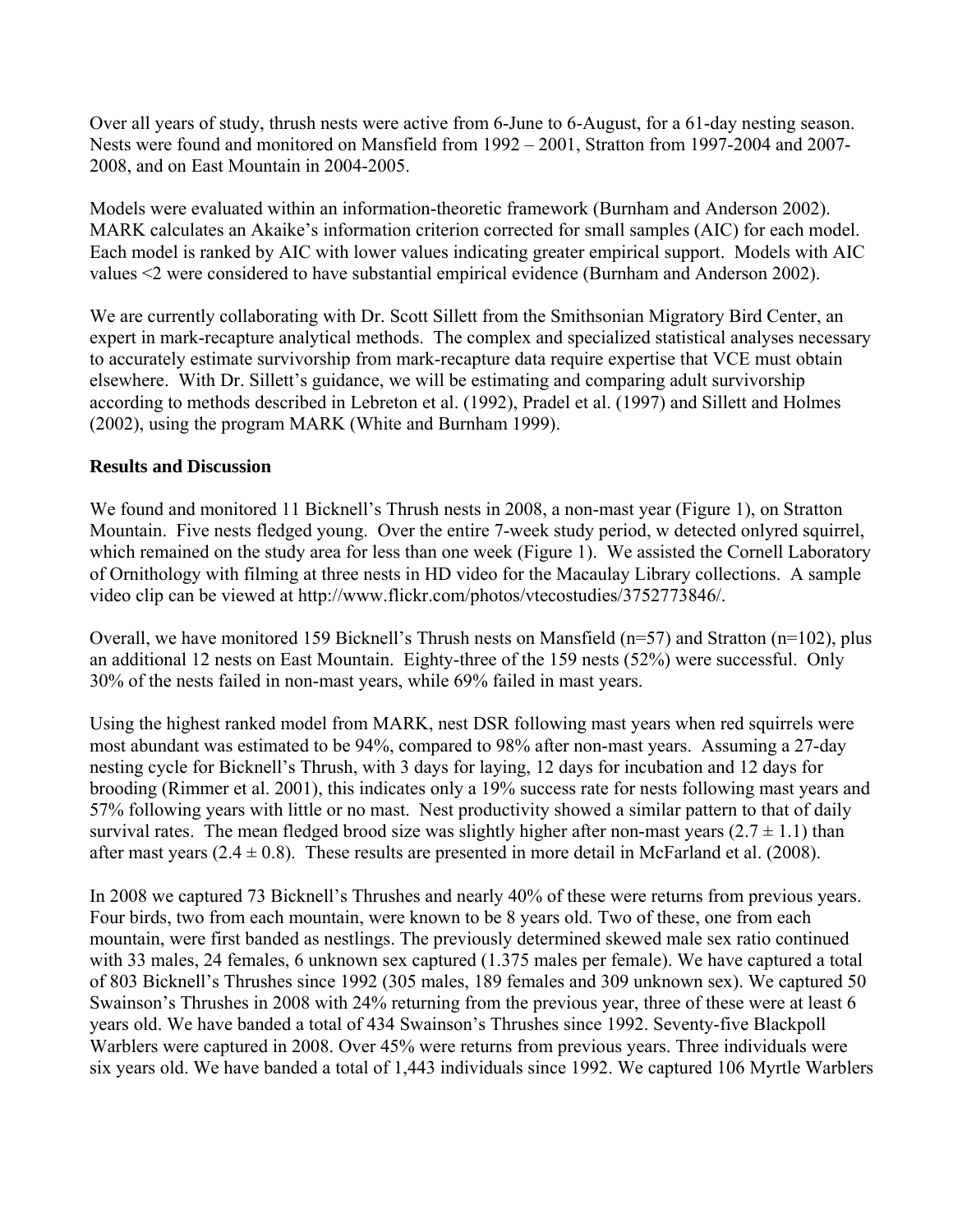in 2008. Nearly 31% were recaptures from a previous year. One individual was at least four years old, and two were three years old. We have banded a total of 784 Myrtle Warblers since 1992.

We are currently working closely with Dr. Sillett on survivorship analyses for Bicknell's Thrush and the three other focal montane forest species. We anticipate submission of a peer-reviewed manuscript on this topic, as well as on the cone mast-squirrel-avian productivity phenomenon, by 31 December 2009.

#### **Peer-reviewed Journal Papers Published in 2008 using VMC Collected Data**

- Frey, S. J. K., C. C. Rimmer, K. P. McFarland, and S. Menu. 2008. Identification and sex determination of Bicknell's Thrushes using morphometric data. J. Field Ornithology 79: 408-420.
- Rodenhouse, N. L., S. N. Matthews, K. P. McFarland, J. D. Lambert, L. R. Iverson, A. Prasad, T. S. Sillett, and R. T. Holmes. 2008. Potential effects of climate change on birds of the Northeast. Mitigation and Adaptation Strategies for Global Change 13: 517-540.

#### **Professional Meeting Presentations in 2008 using VMC Collected Data**

- Lambert, J .D. and K. P. McFarland. 2008. Conservation applications of a Bicknell's Thrush distribution model built from monitoring data. 4th International Partners in Flight Conference, McAllen, TX.
- Rimmer, C. C., K. P. McFarland and J. M. Townsend. 2008. Elucidating the limiting factors of a rare, declining species: Bicknell's Thrush. 4th International Partners in Flight Conference, McAllen, TX.
- Fraser, K. C., C. C. Rimmer , K. P. McFarland, J. M. Townsend, R. A. Cunjak and A. W. Diamond. 2008. Isotopic turn-over in claw tissue of a long-distance migratory thrush (*Catharus bicknelli*): implications for conservation and studies of migratory connectivity. Poster presentation. The 6th International Conference on Applications of Stable Isotope Techniques to Ecological Studies. Honolulu, Hawaii, 25-29 August 2008. http://www.vtecostudies.org/PDF/BITHtoenailposter08.pdf.

#### **Acknowledgments**

We gratefully acknowledge the Stratton Corporation for allowing our field team occupancy of the ski patrol hut. We are similarly grateful to the Stowe Mountain Resort for allowing us access to the Mt. Mansfield toll road and for overnight use of the ski patrol hut. We also thank Brendan Collins, Sarah Frey, James Goetz, Whitney Haskell, Patrick Johnson, and Juan Klavins for their skilled and dedicated field work.

#### **Literature Cited**

Burnham, K. P. and D. R. Anderson. 2002. Model selection and multimodel inference: a practical information-theoretic approach, 2nd ed. Springer-Verlag Inc., New York.

Gurnell, J. 1983. Squirrel numbers and the abundance of tree seeds. Mammalogy Review 13:133-148.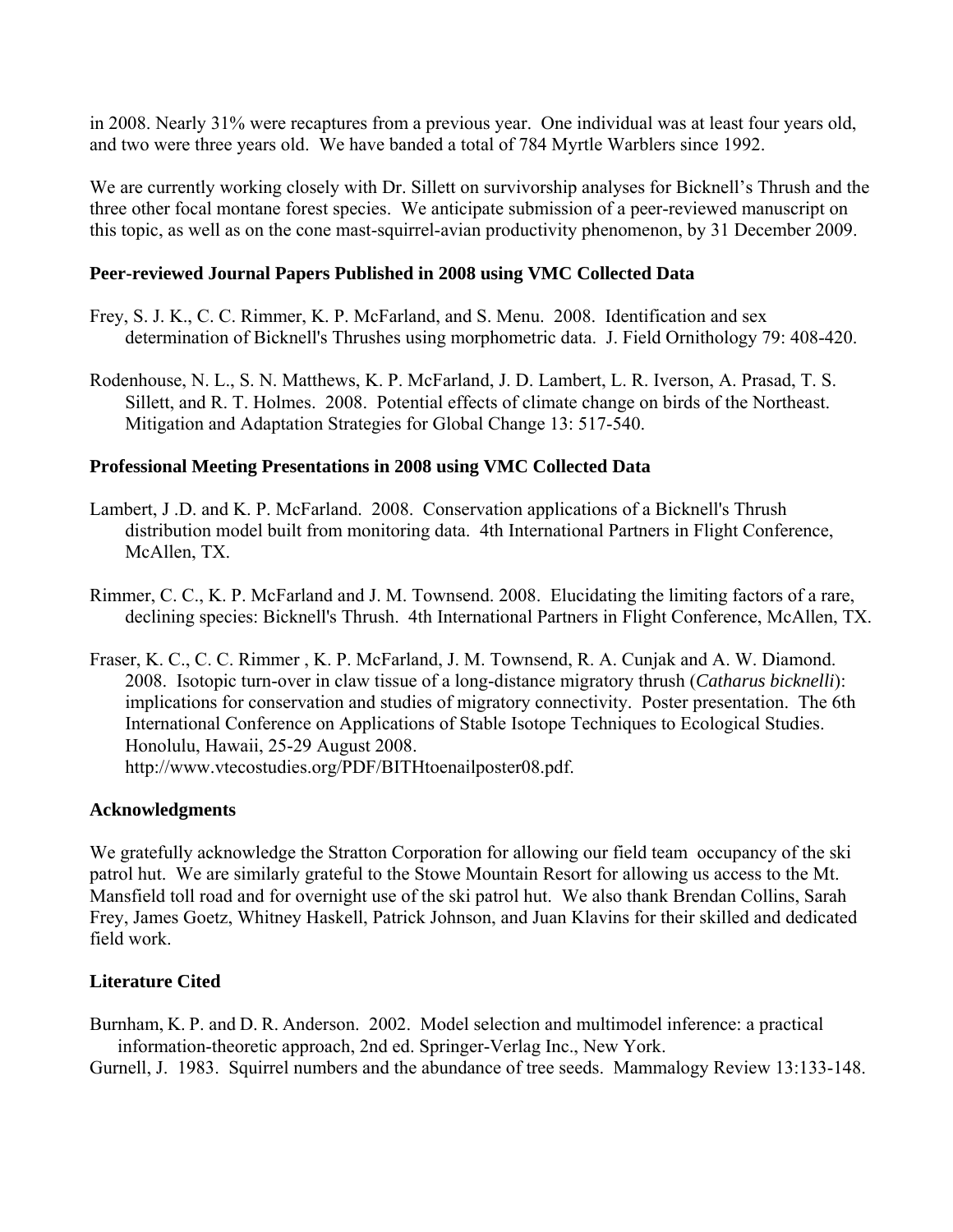- Hatt, R. T. 1929. The red squirrel: its life history and habits, with special reference to the Adirondacks of New York and the Harvard Forest. Roosevelt Wildlife Annals 2:11-146.
- Holmes, R. T., T. W. Sherry, P. P. Marra, and K. E. Petit. 1992. Multiple brooding and productivity of a Neotropical migrant, the Black-throated Blue Warbler (*Dendroica caerulescens*) in an unfragmented temperate forest. Auk 109:321-333.
- Kemp, G.A. and L.B. Keith. 1970. Dynamics and regulation of red squirrel (Tamiasciurus hudsonicus) populations. Ecology 51:763-779.
- Lebreton, J-D., K. P. Burnham, J. Clobert, and D. R. Anderson. 1992. Modeling survival and testing biological hypotheses using marked animals: a unified approach with case studies. Ecological Monographs 62:67-118.
- McFarland, K. P., C. C. Rimmer, S. J. K. Frey, S. D. Faccio, and B. B. Collins. 2008. Demography, ecology and conservation of Bicknell's Thrush in Vermont, with a special focus on the Northeastern Highlands. Vermont Center for Ecostudies, Norwich, VT. Technical Report 08-03.
- Morris, R. F. 1951. The effects of flowering on the foliage production and growth of balsam fir. Forestry Chonicle 27:40-57.
- Nelson, E. W. 1918. Smaller mammals of North America. National Geographic Magazine 33:371-493.
- Pradel, R., J. E. Hines, J-D Lebreton, and J. D. Nichols. 1997. Capture-recapture survival models taking account of transients. Biometrics 53:60-72.
- Rimmer, C.C., K.P. McFarland, D.C. Evers, E.K. Miller, Y. Aubry, D. Busby, and R.J. Taylor. 2005. Mercury concentrations in Bicknell's Thrush and other insectivorous passerines in montane forests of northeastern North America. Ecotoxicology 14:223-240*.*
- Rimmer, C.C., K.P. McFarland, W.G. Ellison, and J.E. Goetz. 2001. Bicknell's Thrush *(Catharus bicknelli)*. *In* The Birds of North America, No. 592 (A. Poole & F. Gill, eds.). The Birds of North America, Inc., Philadelphia, PA.
- Rotella, J. 2005. Nest survival models. *In* Cooch, E. and G. White (eds.). Program MARK: a gentle introduction. 5th edition. http://www.phidot.org/software/mark/docs/book/.
- Rotella, J. J., S. J. Dinsmore, and T. L. Schaffer. 2004. Modeling nest-survival data: a comparison of recently developed methods that can be implemented in MARK and SAS. Animal Biodiversity and Conservation 27:187-204.
- Sillett, T. S., and R. T. Holmes. 2002. Variation in survivorship of a migratory songbird throughout its annual cycle. Journal of Animal Ecology 71:296-308.
- Sloan, S. S., R. T. Holmes, and T. W. Sherry. 1998. Depredation rates and predators at artificial bird nests in an unfragmented northern hardwoods forest. Journal of Wildlife Management 62:529-539.
- Thompson, E. H. and E. R. Sorenson. 2000. Wetland, woodland, wildland: a guide to the natural communities of Vermont. University Press of New England, Hanover, NH.
- Thoms, C. S. 1922. Are squirrels bird-enemies? Bird Lore 24:207.
- Vander Haegen, W. M. and R. M. DeGraaf. 1996a. Predation on artificial nests in forested riparian buffer strips. Journal of Wildlife Management 60:542-550.
- Vander Haegen, W. M. and R. M. DeGraaf. 1996b. Predation rates on artificial nests in an industrial forest landscape. Forest Ecology and Management 86:171-179.
- Wallace, G. J. 1939. Bicknell's thrush, its taxonomy, distribution, and life history. Proc. Boston Soc. of Nat. Hist. 41:211-402.
- White, G. C. and K. P. Burnham. 1999. Program MARK: survival estimation from populations of marked animals. Bird Study 46 (Supplement): 120-138.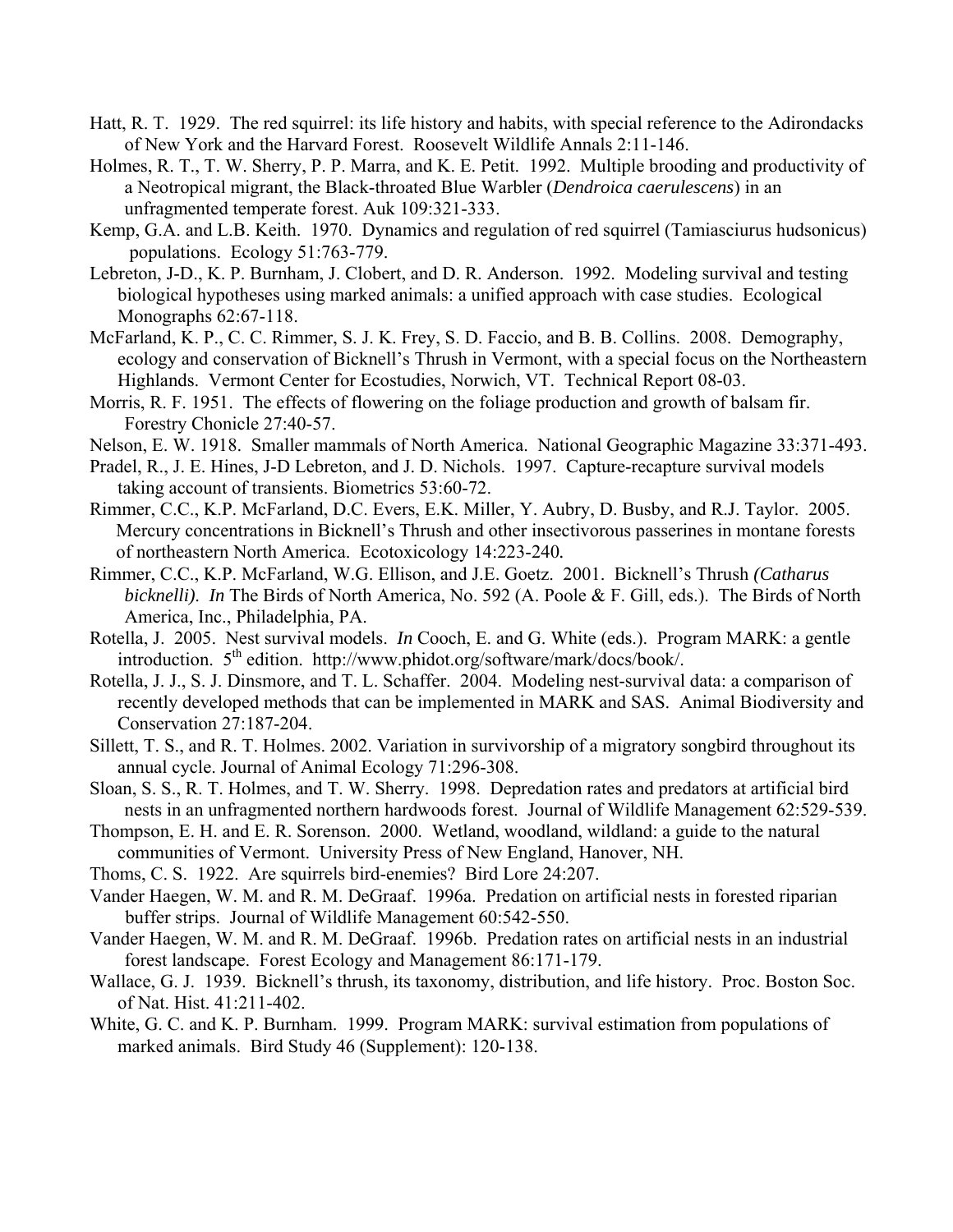

Figure 1. Results of balsam fir mast and red squirrel abundance monitoring on Stratton Mountain, Vermont. Squirrel abundance is depicted in red squares with connecting lines; cone mast is represented by green bars.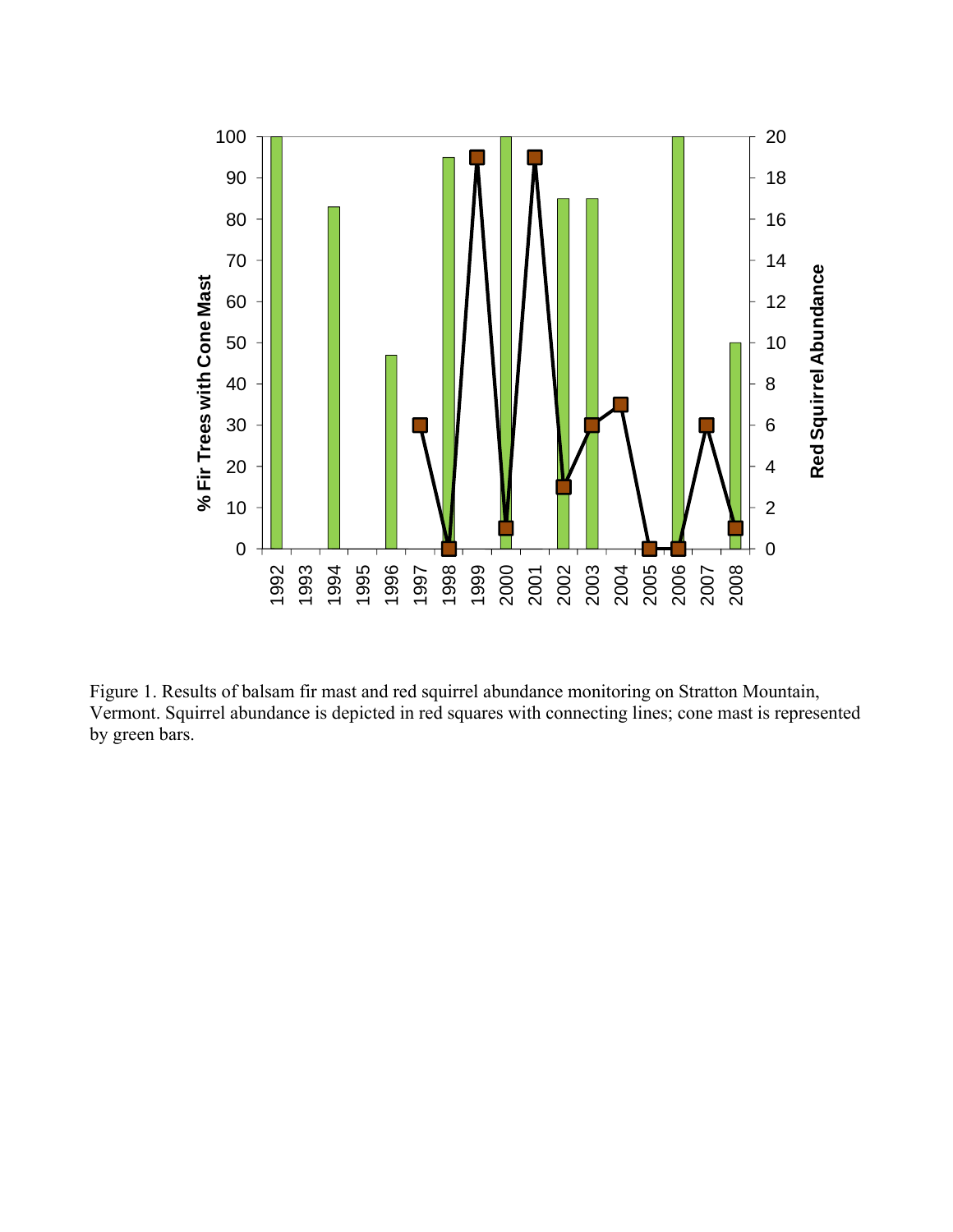#### **Part II. Forest Bird Surveys on Mt. Mansfield and Lye Brook Wilderness Area**

#### **Steven D. Faccio and Christopher C. Rimmer**

In 2008, breeding bird surveys were continued at 3 permanent study sites on Mt. Mansfield, and on a single site at the Lye Brook Wilderness Area (LBWA) of the Green Mountain National Forest. The Mt. Mansfield ridgeline was surveyed for the  $18<sup>th</sup>$  consecutive year, while the Ranch Brook site was censused for the 13<sup>th</sup> year in 2008 (the 2004 survey was not completed due to inclement weather on attempted survey dates). Our permanent study site at Underhill State Park was surveyed for the  $16<sup>th</sup>$ year in 2008 (the site was not surveyed in 2003 or 2005). The LBWA was surveyed for the  $9<sup>th</sup>$ consecutive year in 2008.

The Underhill State Park site consists of mature northern hardwoods at an average elevation of 671 m (2200 ft), while the Mansfield ridgeline site, at 1158 m (3800 ft), consists of montane fir-spruce. The Ranch Brook site ranges between 975 and 1097 m (3200 and 3600 ft), and is dominated by a paper birch-fir canopy. The Lye Brook study site, located in Winhall, just north of Little Mud Pond, is characterized by mature northern hardwoods at an elevation of 701 m (2300 ft).

These four study sites are part of VCE's long-term Forest Bird Monitoring Program (FBMP). This program was initiated in 1989 with the primary goals of conducting habitat-specific monitoring of forest interior breeding bird populations in Vermont and of tracking long-term changes (Faccio et al. 1998). As of 2008, VCE had established 39 monitoring sites in 9 different forested habitats in Vermont, with additional montane sites in New York, New Hampshire, Maine, and Massachusetts. A complementary, volunteer-based, long-term monitoring program, Mountain Birdwatch http://www.vtecostudies.org/MBW, was initiated in 2000 to collect census data on five common montane forest bird species throughout the Northeast. Also, through a cooperative agreement with the National Park Service, VCE is coordinating breeding bird monitoring at 9 national parks in the Northeast. Pilot surveys were initiated in 2006, and in 2008 surveys were conducted at 19 study sites in New Jersey, Connecticut, New York, Massachusetts, Vermont, New Hampshire, and Maine.

#### **Methods**

Surveys were conducted by VCE staff biologists at the Mt. Mansfield Ridgeline and Ranch Brook sites, and by volunteer biologists at the Lye Brook and Underhill sites. Each study site consisted of 5 point count stations. Survey methods consisted of unlimited distance point counts, based on the approach described by Blondel et al. (1981) and used in Ontario (Welsh 1995). The count procedure was as follows:

- **1)** Counts began shortly after dawn on days where weather conditions were unlikely to reduce count numbers (i.e., calm winds and very light or no rain). Censusing began shortly  $(< 1$  min) after arriving at a station.
- **2)** Observers recorded all birds seen and heard during a 10-min sampling period, which was divided into 3 time intervals: 3, 2, and 5 mins. Observers noted in which time interval each bird was first encountered, and placed birds into one of 2 distance categories (within or beyond 50 m). To reduce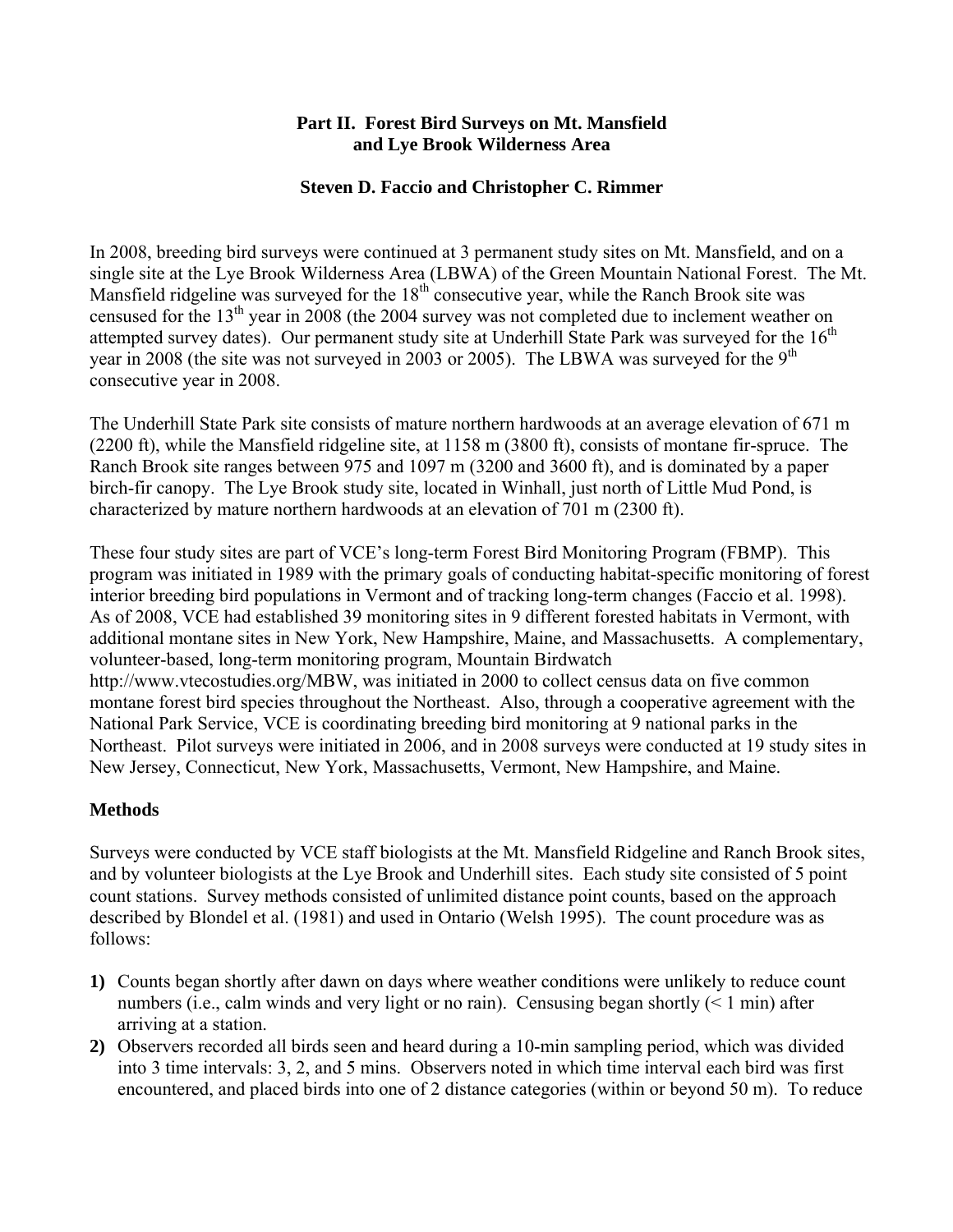duplicate records, individual birds were mapped on standardized field cards, and known or presumed movements were noted. Different symbols were used to record the status of birds encountered (i.e., singing male, pair observed, calling bird, etc.).

**3)** The number of surveys at each site was dependent on elevation; montane fir-spruce sites were sampled once, while LBWA and Underhill were sampled twice during the breeding season, the first during early June (ca. 2-12 June) and the second during late June (ca. 14-30 June). Observers were encouraged to space their visits 7-10 days apart. For each site visit, all stations were censused in a single morning and in the same sequence.

In summarizing data for analysis, the maximum count for each species was used as the station estimate for each year. All birds seen or heard were each counted as 1 individual unless a family group or active nest was encountered, in which case they were scored as a breeding pair, or 2 individuals. Population trends were calculated for the 8 most commonly encountered species at each site using simple linear regression. For each species, the annual population trend was calculated by plotting the maximum count against year, and then calculating the mean annual rate of change of a linear trendline inserted through the points (e.g. Percent Annual Trend = slope  $\div$  y intercept x 100). Regression and correlation analyses were done using SYSTAT 10.2.

#### **Results**

A combined total of 55 avian species were detected during breeding bird surveys at three study sites on Mt. Mansfield from 1991-2008. Species richness was similar at both montane forest sites, with a total of 30 species detected at the Mansfield ridgeline and 31 at Ranch Brook. Surveys at Ranch Brook continue to average a greater number of individuals and species per year than the higher elevation and more exposed Mansfield ridgeline site (Tables 1 and 2). Surveys at the mid-elevation, northern hardwood study sites at Underhill State Park and Lye Brook Wilderness showed similar species composition, with Underhill averaging 18.25 species per year compared to Lye Brook's 16.67 (Tables 3 and 4).

### *Mount Mansfield*

On the Mt. Mansfield ridgeline plot in 2008, both species richness and numerical abundance were below the 18-year average, with 60 individuals of 11 species detected (Table 1). Of the 8 most commonly recorded species, 4 were below the 18-year average, and 4 were above. Four species exhibited decreasing population trends, with one species, Blackpoll Warbler, showing a significant decline of 2.8% per year  $(r^2 = 0.255; P = 0.033)$ . Four species showed non-significant increasing trends. After steadily increasing for three consecutive years, the count of Bicknell's Thrush dropped in 2008. The count of Yellow-rumped Warbler rebounded from last year's all time low of 7 individuals to 12.

At the Ranch Brook study site in 2008, species richness and numerical abundance were below the 13 year average, with 59 individuals of 16 species counted (Table 2). Among the 8 most abundant species, the count of only one (Winter Wren) was above the 13-year mean in 2008, while Bicknell's Thrush was equal to the mean. Overall, 2 of these 8 species showed increasing trends, while 6 declined. The only significant population trend evident was for White-throated Sparrow, which continued to decline at a rate of 5.2% per year ( $r^2$  = 0.514; *P* = 0.006). Bicknell's Thrush numbers remained consistent with 2007's count of 5, while Dark-eyed Junco rebounded from last year's all time low of 1 individual to 4 in 2008. In addition, a count of 4 Blue Jays represented the highest count for that species in the 13-year survey.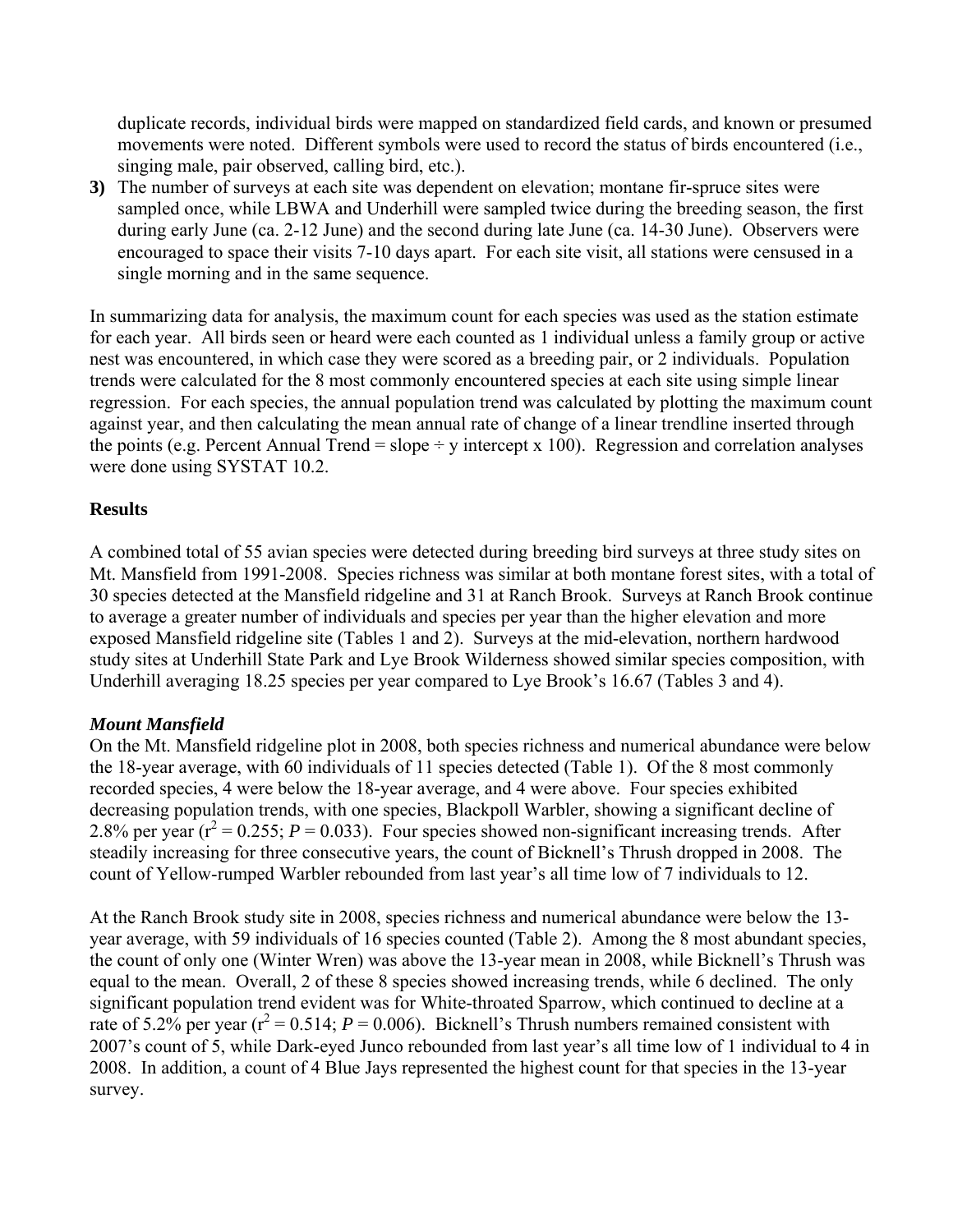At Underhill State Park in 2008, both species richness and total number of individuals was below the 16 year average, with 58 individuals of 17 species detected (Table 3). Among the 8 most common species at the site, 3 were above the 16-year mean, and 5 were below. Overall, 6 species showed increasing population trends, including significant increases for Black-throated Blue Warbler (7.0%;  $r^2 = 0.319$ , *P*  $\vec{r} = 0.023$ , Black-throated Green Warbler (8.8%;  $r^2 = 0.657$ ,  $P = 0.0001$ , and Ovenbird (2.5%;  $r^2 = 0.189$ ,  $P = 0.092$ . Despite the first detection of Canada Warbler at the site since 2002, the species continued to exhibit a declining trend at 5.4% per year ( $r^2 = 0.648$ ,  $P = 0.0002$ ).

#### *Lye Brook Wilderness*

At Lye Brook Wilderness, both species richness and numerical abundance were above the 9-year average, with 66 individuals of 18 species detected (Table 4). Among the 8 most common species, five were above the 9-year average, while three were below. Of these 8 species, half exhibited nonsignificant, increasing population trends, while half showed declines. Among negative trends, only Ovenbird declined significantly at a rate of 4.3% ( $r^2 = 0.428$ ;  $P = 0.056$ ). The maximum count of 13 Red-eyed Vireos was the highest in sites 9-year period, while 6 Hermit Thrushes equaled the high count from 2002. Three new species were detected in 2008: Yellow-billed Cuckoo, Ruby-throated Hummingbird, and Northern Flicker, contributing to the highest species richness count since the survey's first year.

#### **Discussion**

Standardized bird surveys on Mt. Mansfield continue to show interesting patterns, and the population fluctuations evident for some species underscore the need for continued monitoring and development of a long-term database. White-throated Sparrow declined significantly at the Ranch Brook site for the third consecutive year, with the number of birds detected in 2008 equaling the all time previous low count of 4 in 2006. However, the unusually high maximum count of 22 White-throats recorded in 1995 is largely responsible for driving the trend's statistical significance. The mean count at Ranch Brook was 9.15 over the 13-year study period, and 8.08 without the 1995 outlier. So, while the biological significance of the White-throated Sparrow decline observed at Ranch Brook appears to be low, it bears continued scrutiny.

After four consecutive years without being detected, a single Canada Warbler was heard singing at the Underhill study site in 2008. Canada Warbler is a species of high conservation concern within the bioregion (Rich et al. 2004), and results from the North American Breeding Bird Survey indicate that it has exhibited significant population declines throughout the northeastern portion of its breeding range between 1991 and 2006 (Sauer et al. 2007). Although the species has declined at a rate of 6.7% annually on Vermont Forest Bird Monitoring sites between 1989-2006, the result was not statistically significant  $(P = 0.28$ ; Faccio and Rimmer 2006). In upland forests such as Underhill State Park, Canada Warbler is primarily a disturbance specialist, occupying forest stands with small to medium size canopy gaps resulting from windthrow, ice storms, silvicultural practices, or other disturbances (Faccio 2003, Lambert and Faccio 2005). Within these gaps, Canada Warblers typically occur at low densities (ca. 1 to 3 pairs per gap, depending on size) and tend to exhibit strict habitat requirements, preferring areas with high densities of shrub and fern cover, and lower average canopy height (Chace et. al. *In Press*). Such gaps are ephemeral however, providing suitable conditions for a limited time until the canopy closes again. Evidence from the Northeast indicates that regenerating forests are most suitably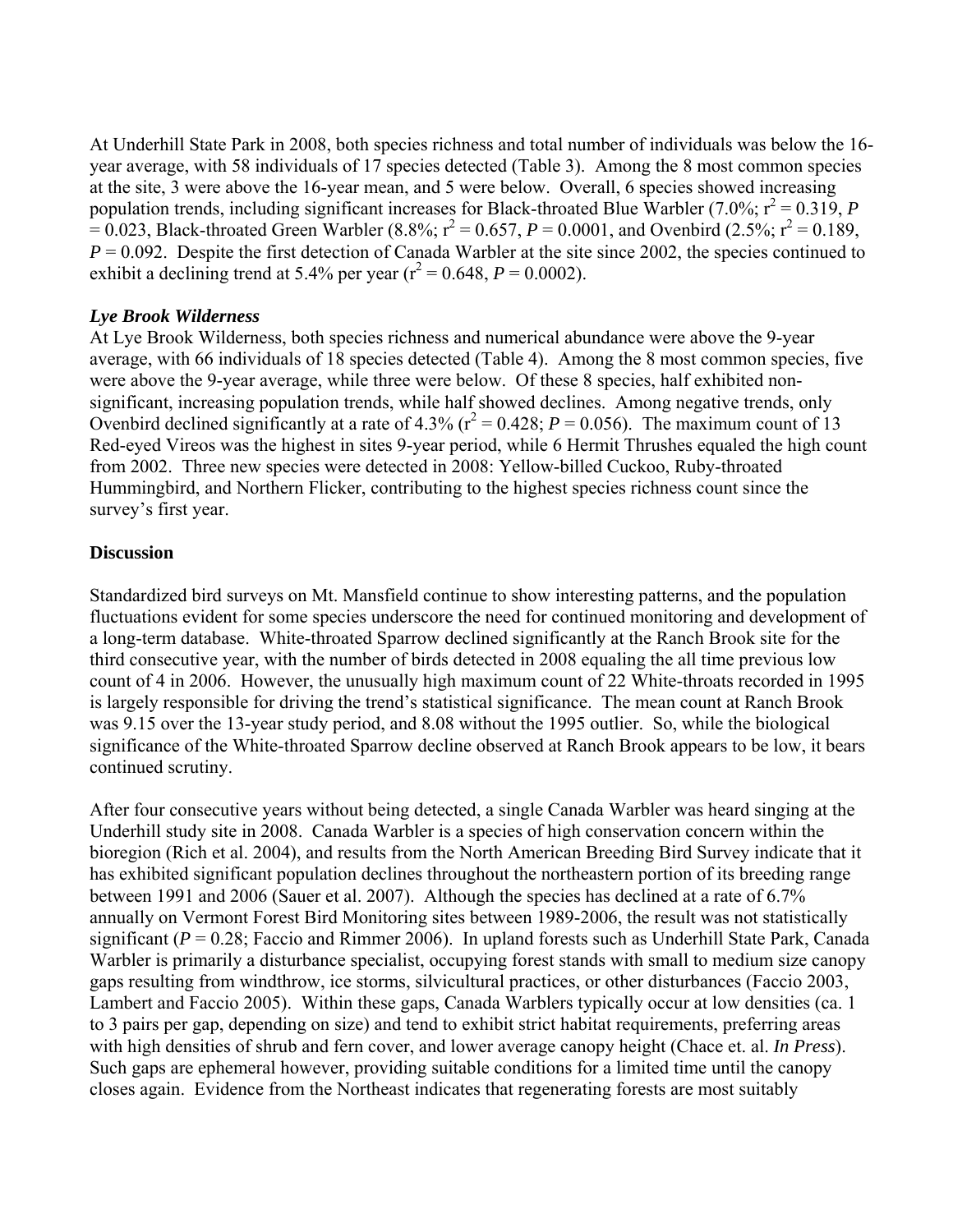structured for Canada Warbler for a 10-15 year period, approximately 6-20 years following a disturbance (DeGraaf 1985, Hagan et al. 1997). While the single Canada Warbler detected in 2008 could indicate that a small disturbance created suitable habitat to support a breeding pair at the study site, it is also possible that the bird was an un-mated male seeking a suitable territory and mate.

At Lye Brook, both species richness (18) and total number of individuals (66) rebounded to more typical levels following 2 years of below average counts, which were attributed to the fact that only one survey was conducted in each of the previous two years instead of the recommended two.

The site-specific trend estimates presented for the Mt. Mansfield and Lye Brook sites must be interpreted carefully as these are preliminary trends from a limited geographic sample with low power. Changes in survey counts may simply reflect natural fluctuations, variable detection rates, and/or a variety of dynamic factors, such as prey abundance, overwinter survival, and habitat change. Several years of additional data collection, their correlation with other VMC data, and comparison with census data from other ecologically similar sites will be necessary to elucidate meaningful population trends of various species at these sites.

#### **Acknowledgements**

We thank Bobbie Jean Booth for conducting bird surveys at the Lye Brook Wilderness Area, and Zoe Richards for conducting surveys at Underhill State Park.

#### **Literature Cited**

- Blondel, J., C. Ferry, and B. Frochot. 1981. Point counts with unlimited distance. Pp. 414-420, *In* C. J. Ralph and J. M. Scott (eds.). Estimating numbers of terrestrial birds. Studies in Avian Biology 6: 630pp.
- Chace, J. F., S. D. Faccio, and A. Chacko. *In Press*. Canada Warbler habitat use of northern hardwoods in Vermont: Influence of canopy height and ground cover. Northeastern Naturalist.
- DeGraaf, R. M. 1985. Breeding bird assemblages in New England northern hardwoods. Pp. 5-22 *In* The impact of timber management practices on nongame birds in Vermont. Conference Proceedings (R. J. Regan and D. E. Capen, eds.). Johnson State College, Johnson, VT.
- Faccio, S. D. 2003. Effects of ice storm-created gaps on forest breeding bird communities in central Vermont. Forest Ecology and Management 186:133-145.
- Faccio, S.D. and C.C. Rimmer. 2007. Forest Bird Surveys on Mt. Mansfield and Lye Brook Wilderness Area. Pp. 5-17, *In* 2006 Report to the Vermont Monitoring Cooperative. VINS Technical Report 07-02, Vermont Institute of Natural Science, Quechee, VT.
- Faccio, S. D., C. C. Rimmer, and K. P. McFarland. 1998. Results of the Vermont Forest Bird Monitoring Program, 1989-1996. Northeastern Naturalist, 5(4): 293-312.
- Hagan, J. M., P. S. McKinley, A. L. Meehan, and S. L. Grove. 1997. Diversity and abundance of landbirds in a northeastern industrial forest. Journal of Wildlife Management 61:718-735.
- Lambert, J.D. and S.D. Faccio. 2005. Canada Warbler population status, habitat use, and stewardship guidelines for northeastern forests. VINS Technical Report 05-4, Vermont Institute of Natural Science, Woodstock, VT.
- Rich, T.D., C. J. Beardmore, H. Berlanga, P. J. Blancher, M. S. W. Bradstreet, G. S. Butcher, D. W. Demarest, E. H. Dunn, W. C. Hunter, E. E. Inigo-Elias, J. A. Kennedy, A. M. Martell, A. O.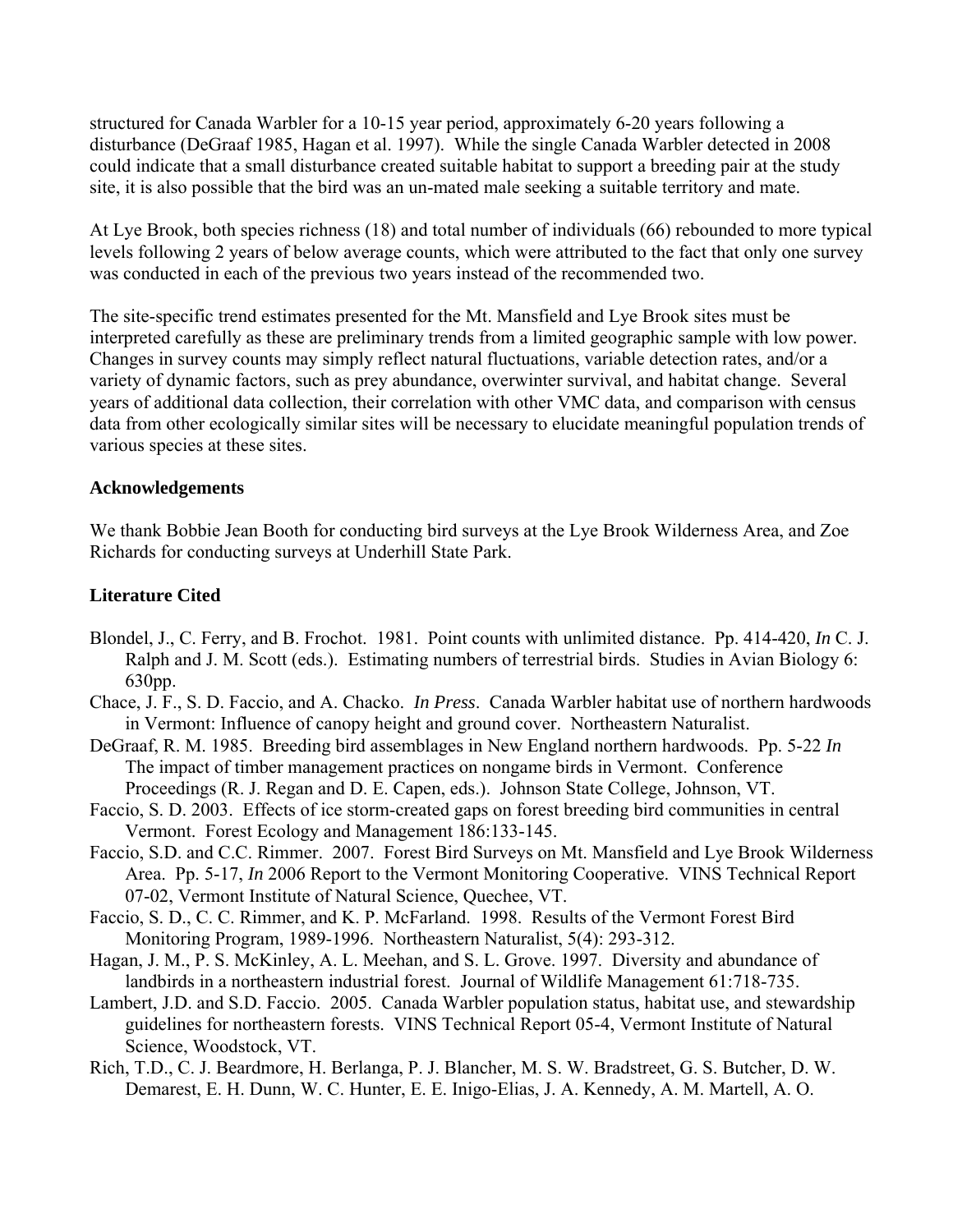Panjabi, D. N. Pashley, K. V. Rosenberg, C. M. Rustay, J. S. Wendt, and T. C. Will. 2004. Partners in Flight North American Landbird Conservation Plan. Cornell Lab of Ornithology, Ithaca, NY.

- Sauer, J. R., J. E. Hines, and J. Fallon. 2007. The North American Breeding Bird Survey, Results and Analysis 1966 - 2006. Version 10.13.2007. USGS Patuxent Wildlife Research Center, Laurel, MD.
- Welsh, D.A. 1995. An overview of the Forest Bird Monitoring Program in Ontario, Canada. Pp. 93-97, *In* C. J. Ralph, J. R. Sauer, and S. Droege, (eds.). Monitoring bird populations by point counts. General Technical Report PSW-GTR-149. Pacific Southwest Research Station, Forest Service, U.S. Dept. of Agriculture, Albany, CA. 181pp.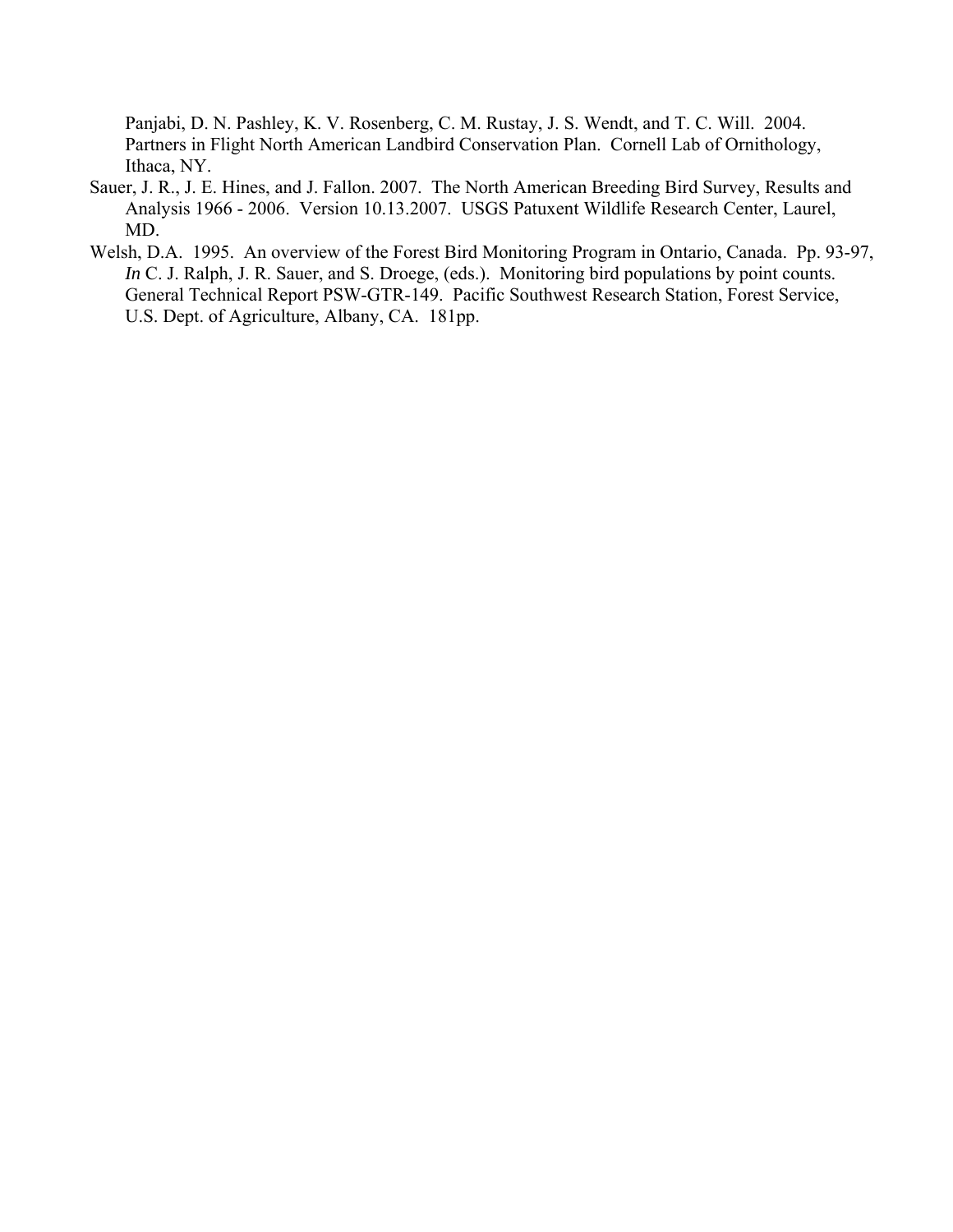| <b>Common Name</b>                  | <b>91</b>      | 92             | 93             | $-94$                   |                | $95 \t96 \t97$ |                         |              | 98,99                   | '00'01                  |                         |                         | $^{\circ}02$ $^{\circ}03$ | $04 \t05$      |                         | $^{\circ}06$     | 67                      |                         | '08 Mean | <b>SD</b> | $r^2$ | <b>Annual</b><br>Trend $(\% )$ |
|-------------------------------------|----------------|----------------|----------------|-------------------------|----------------|----------------|-------------------------|--------------|-------------------------|-------------------------|-------------------------|-------------------------|---------------------------|----------------|-------------------------|------------------|-------------------------|-------------------------|----------|-----------|-------|--------------------------------|
| Red Squirrel                        |                |                |                |                         |                |                |                         |              |                         |                         | $\mathbf{1}$            |                         |                           |                |                         |                  |                         |                         | 0.06     | 0.24      |       |                                |
| Sharp-shinned Hawk                  |                |                |                |                         |                |                |                         |              |                         | 1                       |                         |                         |                           |                |                         |                  |                         |                         | 0.06     | 0.24      |       |                                |
| Hairy Woodpecker                    |                |                |                | $\mathbf{1}$            |                |                |                         |              |                         |                         |                         |                         |                           |                |                         |                  |                         |                         | 0.06     | 0.24      |       |                                |
| Northern Flicker                    |                |                | $\mathbf{1}$   |                         |                |                |                         |              |                         |                         |                         |                         |                           |                |                         |                  |                         |                         | 0.06     | 0.24      |       |                                |
| Yellow-bellied Flycatcher           |                |                | $\mathbf{1}$   |                         | $\mathbf{1}$   | $\overline{2}$ | 3                       |              | 1                       | 1                       | $\mathbf{1}$            | 1                       | $\overline{2}$            | 1              |                         | $\mathbf{1}$     | $\overline{2}$          | 1                       | 1.00     | 0.84      |       |                                |
| Alder Flycatcher                    |                |                |                |                         |                |                | $\mathbf{1}$            |              |                         |                         |                         |                         |                           |                |                         |                  |                         |                         | 0.06     | 0.24      |       |                                |
| Red-eyed Vireo                      |                |                |                |                         |                |                |                         |              | $\mathbf{1}$            |                         |                         |                         |                           |                |                         |                  |                         |                         | 0.06     | 0.24      |       |                                |
| <b>Blue Jay</b>                     |                | $\mathbf{1}$   |                |                         |                |                |                         |              |                         |                         |                         |                         |                           | $\mathbf{1}$   |                         | 1                |                         |                         | 0.17     | 0.39      |       |                                |
| Common Raven                        |                |                | $\mathbf{1}$   |                         |                | 1              |                         |              | $\mathbf{1}$            | 1                       |                         | 1                       | $\mathbf{1}$              | 1              |                         | $\overline{2}$   |                         | $\mathbf{1}$            | 0.56     | 0.62      |       |                                |
| Red-breasted Nuthatch               | $\mathbf{1}$   | $\overline{2}$ | 3              | $\mathbf{1}$            | $\mathfrak{Z}$ | 1              |                         | $\mathbf{1}$ | $\overline{2}$          |                         | $\mathbf{1}$            |                         |                           |                | $\mathbf{1}$            |                  | $\mathbf{1}$            |                         | 0.94     | 1.00      |       |                                |
| <b>Winter Wren</b>                  | 10             | 9              | 7              | $\overline{\mathbf{4}}$ | 5              | $\mathbf{2}$   | $\overline{\mathbf{4}}$ | 10           | 8                       | $\overline{\mathbf{4}}$ | $\overline{\mathbf{4}}$ | 7                       | 3                         | 7              | 8                       | 12               | $\overline{7}$          | 5                       | 6.44     | 2.75      | 0.001 | 0.20                           |
| Golden-crowned Kinglet              |                |                |                |                         |                |                |                         |              |                         | $\mathbf{1}$            |                         |                         |                           |                |                         |                  |                         |                         | 0.06     | 0.24      |       |                                |
| Ruby-crowned Kinglet                |                | $\overline{2}$ |                |                         | $\mathbf{1}$   |                |                         |              |                         |                         |                         | 1                       | $\mathbf{1}$              |                |                         |                  |                         |                         | 0.28     | 0.59      |       |                                |
| <b>Bicknell's Thrush</b>            | 6              | 15             | 11             | 8                       | 10             | 11             | 9                       | 9            | 8                       | $\overline{7}$          | 9                       | $\boldsymbol{9}$        | 6                         | 5              | 8                       | 11               | 12                      | $\overline{7}$          | 8.94     | 2.46      | 0.060 | $-1.12$                        |
| <b>Swainson's Thrush</b>            | 3              | 8              | $\mathbf{1}$   | $\mathbf{1}$            | 3              | 6              | $\overline{7}$          | 5            | $\overline{\mathbf{4}}$ | 3                       | 3                       | $\overline{2}$          | $\overline{2}$            | $\mathbf{1}$   | $\overline{2}$          | 5                | $\mathbf{1}$            | 5                       | 3.44     | 2.15      | 0.049 | $-2.07$                        |
| <b>Hermit Thrush</b>                |                |                |                |                         |                |                |                         |              |                         |                         | $\mathbf{1}$            |                         | $\mathbf{1}$              |                |                         |                  |                         |                         | 0.11     | 0.33      |       |                                |
| American Robin                      | $\mathbf{1}$   | $\overline{4}$ | $\mathbf{1}$   | $\overline{2}$          | $\mathbf{2}$   | $\overline{2}$ | $\overline{2}$          | 1            | $\mathbf{1}$            | $\mathfrak{Z}$          | 3                       | $\overline{2}$          | 6                         | 3              | $\mathbf{1}$            | 3                | $\overline{4}$          | 3                       | 2.44     | 1.34      |       |                                |
| Cedar Waxwing                       |                | 1              | $\overline{4}$ |                         |                |                | 9                       |              |                         |                         |                         |                         |                           | 1              |                         |                  |                         |                         | 0.83     | 2.32      |       |                                |
| Nashville Warbler                   | $\overline{2}$ |                |                |                         |                | $\overline{2}$ | 3                       | 1            | $\mathbf{1}$            |                         | $\mathbf{1}$            |                         | $\mathbf{1}$              |                |                         | $\mathbf{1}$     |                         |                         | 0.67     | 0.92      |       |                                |
| Magnolia Warbler                    | $\mathbf{1}$   | $\overline{2}$ |                |                         |                | 3              | $\mathbf{1}$            | $\mathbf{1}$ |                         |                         | $\mathbf{1}$            |                         | 3                         | $\mathbf{1}$   | $\overline{4}$          |                  | $\mathbf{1}$            |                         | 1.00     | 1.25      |       |                                |
| <b>Yellow-rumped Warbler</b>        | 9              | 11             | 8              | 9                       | ${\bf 8}$      | 12             | 10                      | 13           | 11                      | 9                       | 11                      | 14                      | 10                        | 13             | 9                       | $\boldsymbol{9}$ | $\overline{7}$          | 12                      | 10.28    | 1.96      | 0.017 | 0.49                           |
| <b>Blackpoll Warbler</b>            | 8              | 9              | 9              | $\overline{7}$          | $\overline{7}$ | 15             | 10                      | 10           | $\boldsymbol{9}$        | 8                       | $\bf{8}$                | 3                       | 3                         | 9              | ${\bf 8}$               | 8                | $\overline{2}$          | $\overline{\mathbf{4}}$ | 7.61     | 3.09      | 0.255 | $-2.81*$                       |
| Ovenbird                            |                |                | $\mathbf{1}$   |                         |                |                |                         |              | $\mathbf{1}$            |                         |                         |                         |                           |                |                         |                  |                         |                         | 0.11     | 0.33      |       |                                |
| Canada Warbler                      |                |                |                |                         |                |                | $\mathbf{1}$            |              |                         |                         |                         |                         |                           |                |                         |                  |                         |                         | 0.06     | 0.24      |       |                                |
| Lincoln's Sparrow                   | $\overline{2}$ |                |                |                         |                | $\mathbf{1}$   |                         |              |                         |                         |                         |                         |                           |                |                         |                  |                         |                         | 0.17     | 0.53      |       |                                |
| <b>White-throated Sparrow</b>       | 6              | 14             | 14             | 12                      | 14             | 13             | 20                      | 14           | 19                      | 14                      | 18                      | 11                      | 13                        | 11             | 10                      | 14               | 14                      | 12                      | 13.50    | 3.26      | 0.001 | 0.12                           |
| <b>Dark-eyed Junco</b>              | 3              | 9              | 6              | $\boldsymbol{2}$        | 5              | 5              | 9                       | 8            | $\overline{7}$          | $\boldsymbol{2}$        | $\overline{7}$          | 6                       | 5                         | 7              | $\overline{\mathbf{4}}$ | 5                | $\overline{\mathbf{4}}$ | 6                       | 5.56     | 2.09      | 0.003 | $-0.36$                        |
| <b>Purple Finch</b>                 | $\overline{2}$ | 4              | $\mathbf{1}$   | $\overline{2}$          | 3              | $\overline{2}$ | $\mathbf{2}$            | $\mathbf{1}$ | $\overline{\mathbf{4}}$ | $\mathbf{2}$            | 3                       | $\overline{\mathbf{4}}$ | $\overline{\mathbf{4}}$   | $\overline{2}$ | $\mathbf{1}$            | $\mathbf{2}$     | $\overline{2}$          | 4                       | 2.50     | 1.10      | 0.016 | 1.14                           |
| White-winged Crossbill              |                |                |                |                         | $\,$ 8 $\,$    |                | 1                       | $\mathbf{1}$ |                         |                         |                         |                         |                           |                |                         |                  |                         |                         | 0.56     | 1.94      |       |                                |
| Pine Siskin                         |                | 1              |                |                         | $\mathbf{1}$   |                | $\overline{2}$          | 1            |                         |                         | 11                      |                         |                           |                |                         |                  | 5                       |                         | 1.17     | 2.82      |       |                                |
| <b>Evening Grosbeak</b>             |                | $\overline{c}$ |                |                         |                |                |                         |              |                         |                         |                         |                         |                           |                |                         |                  |                         |                         | 0.11     | 0.49      |       |                                |
| <b>Species Richness<sup>a</sup></b> | 13             | 16             | 15             | 11                      | 14             | 15             | 17                      | 14           | 15                      | 13                      | $\overline{15}$         | 12                      | 15                        | 14             | 11                      | 13               | 13                      | 11                      | 13.72    | 1.74      |       |                                |
| <b>Number of Individuals</b>        | 54             | 94             | 69             | 49                      | 71             | 78             | 94                      | 76           | 78                      | 56                      | 80                      | 61                      | 61                        | 63             | 56                      | 62               | 62                      | 60                      | 67.17    | 12.44     |       |                                |

Table 1. Maximum counts of individual birds, and population trends from linear regression analysis for the 8 most common species (bold type) at Mt. Mansfield Ridgeline, 1991-2008.

<sup>a</sup> Does not include counts of Red Squirrel

 $* P = 0.033$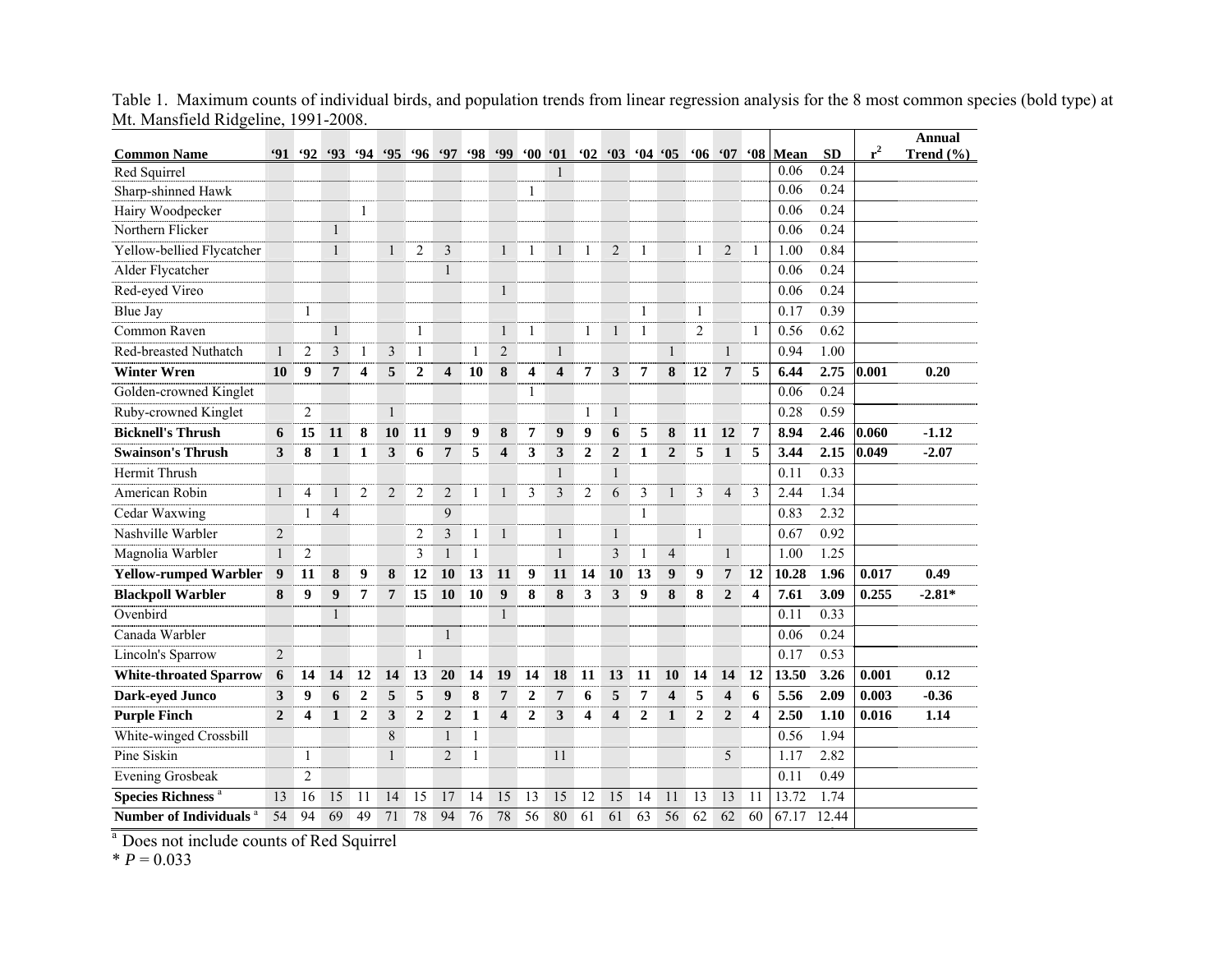|                                     | <b>'95</b>              | .96             | .97                     | <b>98</b>      | <b>499</b>     |                |                  |                 |                         | 64 |                         |                  |                         | <b>68°</b>     |              |                   | $r^2$ | <b>Annual</b> |
|-------------------------------------|-------------------------|-----------------|-------------------------|----------------|----------------|----------------|------------------|-----------------|-------------------------|----|-------------------------|------------------|-------------------------|----------------|--------------|-------------------|-------|---------------|
|                                     |                         |                 |                         |                |                | $60^\circ$     | $\cdot$ 01       | 62              | 63                      |    | 05                      | 66               | 67<br>$\mathbf{1}$      |                | Mean<br>0.08 | <b>SD</b><br>0.28 |       | Trend $(\% )$ |
| Eastern Chipmunk                    |                         |                 |                         |                | $\overline{4}$ |                | $\mathbf{1}$     |                 | $\overline{7}$          |    |                         |                  | $\overline{4}$          |                | 1.23         | 2.28              |       |               |
| Red Squirrel                        |                         |                 |                         | $\mathbf{1}$   |                |                |                  |                 |                         |    | $\mathbf{1}$            |                  |                         |                | 0.15         | 0.38              |       |               |
| Sharp-shinned Hawk<br>Mourning Dove |                         |                 |                         |                |                | $\mathbf{1}$   | $\mathbf{1}$     |                 |                         |    |                         |                  |                         |                | 0.15         | 0.38              |       |               |
| Ruby-throated Hummingbird           |                         |                 |                         |                |                | $\mathbf{1}$   |                  |                 |                         |    |                         |                  |                         |                | 0.08         | 0.28              |       |               |
| Hairy Woodpecker                    | $\mathbf{1}$            |                 |                         |                |                |                |                  |                 |                         |    |                         |                  |                         |                | 0.08         | 0.28              |       |               |
| Pileated Woodpecker                 |                         |                 |                         |                |                |                | $\overline{2}$   |                 |                         |    |                         |                  |                         |                | 0.15         | 0.55              |       |               |
| <b>Yellow-bellied Flycatcher</b>    | $\overline{\mathbf{4}}$ | 4               | $\overline{\mathbf{4}}$ | 3              | 3              | 4              | $\overline{2}$   | 4               | $\overline{\mathbf{4}}$ |    | 3                       | $\boldsymbol{2}$ | 4                       | 3              | 3.38         | 0.77              | 0.117 | $-1.60$       |
| <b>Blue-headed Vireo</b>            |                         |                 |                         |                |                |                |                  |                 |                         |    |                         | 1                |                         |                | 0.08         | 0.28              |       |               |
| Red-eyed Vireo                      |                         |                 |                         | 1              |                |                |                  |                 |                         |    |                         |                  |                         |                | 0.08         | 0.28              |       |               |
| Blue Jay                            | $\mathbf{1}$            |                 |                         |                |                |                |                  |                 |                         |    | 1                       | $\mathbf{1}$     |                         | $\overline{4}$ | 0.54         | 1.13              |       |               |
| Common Raven                        |                         | $\overline{4}$  | 3                       | $\overline{4}$ |                | $\overline{4}$ | $\overline{2}$   |                 |                         |    |                         |                  | $\mathbf{1}$            | $\mathbf{1}$   | 1.46         | 1.71              |       |               |
| <b>Black-capped Chickadee</b>       | $\,1\,$                 |                 |                         |                |                |                |                  |                 |                         |    |                         |                  | $\mathbf{1}$            |                | 0.15         | 0.38              |       |               |
| Red-breasted Nuthatch               | 7                       |                 | $\overline{2}$          |                | 6              |                | $\overline{2}$   |                 | $\overline{2}$          |    | $\overline{4}$          |                  | 5                       | $\mathbf{1}$   | 2.23         | 2.49              |       |               |
| <b>Winter Wren</b>                  | 8                       | 3               | 7                       | 10             | 9              | 10             | 5                | 5               | 9                       |    | 10                      | 11               | 6                       | 8              | 7.77         | 2.42              | 0.058 | 2.00          |
| Golden-crowned Kinglet              |                         |                 |                         | 1              | 3              | 1              |                  | 3               |                         |    | $\overline{2}$          | $\mathbf{1}$     |                         | $\overline{2}$ | 1.00         | 1.15              |       |               |
| Ruby-crowned Kinglet                | 3                       |                 | 3                       |                |                | 3              |                  |                 | $\mathbf{1}$            |    | $\mathbf{1}$            | $\mathbf{1}$     |                         |                | 0.92         | 1.26              |       |               |
| <b>Bicknell's Thrush</b>            | 5                       | 6               | 7                       | 5              | 5              | 6              | $\overline{2}$   | 8               | $\mathbf{1}$            |    | 8                       | $\overline{2}$   | 5                       | 5              | 5.00         | 2.20              | 0.038 | $-1.74$       |
| <b>Swainson's Thrush</b>            | 6                       | 15              | 9                       | 5              | 3              | 4              | 8                | 11              | 10                      |    | 8                       | 5                | 9                       | $\overline{7}$ | 7.69         | 3.25              | 0.005 | $-0.66$       |
| Hermit Thrush                       | $\mathbf{1}$            |                 | $\overline{\mathbf{3}}$ |                |                |                |                  |                 |                         |    |                         |                  |                         |                | 0.31         | 0.85              |       |               |
| American Robin                      |                         | $\overline{2}$  | $\overline{2}$          | $\overline{2}$ | $\mathbf{1}$   | 1              | $\mathbf{1}$     | $\mathbf{1}$    | $\mathfrak{Z}$          |    | $\overline{4}$          | 5                | $\overline{2}$          | $\overline{2}$ | 2.00         | 1.35              |       |               |
| Cedar Waxwing                       |                         |                 |                         | $\mathbf{1}$   |                |                | $\mathbf{1}$     |                 |                         |    | 1                       |                  |                         |                | 0.23         | 0.44              |       |               |
| Nashville Warbler                   |                         | 1               | 3                       | $\overline{2}$ | 1              | 3              |                  | 3               | $\overline{4}$          |    | 3                       | $\overline{2}$   | 3                       | $\overline{c}$ | 2.08         | 1.26              |       |               |
| Northern Parula                     |                         |                 |                         |                |                |                |                  |                 | $\mathbf{1}$            |    |                         |                  |                         |                | 0.08         | 0.28              |       |               |
| Magnolia Warbler                    | $\overline{2}$          | $\overline{4}$  | $\overline{4}$          | $\overline{2}$ | 3              | 5              | $\overline{4}$   | $\overline{c}$  | $\overline{4}$          |    | $\overline{2}$          | 3                | $\mathbf{1}$            | $\overline{2}$ | 2.92         | 1.19              |       |               |
| <b>Black-throated Blue Warbler</b>  | $\mathbf{1}$            |                 |                         |                |                |                |                  |                 |                         |    |                         |                  |                         |                | 0.08         | 0.28              |       |               |
| <b>Yellow-rumped Warbler</b>        | 5                       | 6               | $\overline{\mathbf{4}}$ | 5              | $\overline{7}$ | 11             | $\boldsymbol{9}$ | 11              | 8                       |    | $\overline{\mathbf{4}}$ | 8                | 8                       | 6              | 7.08         | 2.36              | 0.056 | 2.12          |
| <b>Blackpoll Warbler</b>            | 9                       | 9               | 15                      | 8              | 3              | 8              | $\overline{7}$   | 8               | 8                       |    | 8                       | 10               | $\overline{\mathbf{4}}$ | 6              | 7.92         | 2.90              | 0.144 | $-2.62$       |
| <b>White-throated Sparrow</b>       | 22                      | 11              | 12                      | 9              | 8              | 7              | $\overline{7}$   | 10              | 10                      |    | 7                       | 4                | 8                       | 4              | 9.15         | 4.54              | 0.514 | $-5.16*$      |
| Dark-eyed Junco                     | 9                       | 5               | 3                       | $\overline{2}$ | 5              | $\overline{2}$ | 5                | 4               | $\overline{\mathbf{4}}$ |    | $\overline{7}$          | 5                | 1                       | 4              | 4.38         | 2.18              | 0.060 | $-2.35$       |
| Purple Finch                        | $\overline{2}$          | $\mathbf{1}$    | $\overline{4}$          | $\overline{4}$ | $\overline{2}$ | 4              | $\overline{4}$   |                 | 6                       |    |                         |                  |                         | $\overline{2}$ | 2.46         | 1.90              |       |               |
| White-winged Crossbill              | 8                       |                 | $\overline{2}$          |                | $\mathbf{1}$   |                | 6                |                 |                         |    |                         |                  |                         |                | 1.31         | 2.63              |       |               |
| Pine Siskin                         | 12                      |                 | $\mathbf{1}$            |                | $\overline{7}$ |                |                  |                 |                         |    |                         |                  | $\mathbf{1}$            |                | 1.62         | 3.66              |       |               |
| <b>Species Richness<sup>a</sup></b> | 19                      | 13              | 18                      | 17             | 16             | 17             | 18               | $\overline{12}$ | $\overline{15}$         |    | 17                      | 15               | 16                      | 16             | 16.08        | 1.98              |       |               |
| Number of Individuals <sup>a</sup>  | 107                     | $\overline{71}$ | 88                      | 65             | 67             | 75             | 69               | 82              | 82                      |    | 74                      | 61               | 62                      | 59             | 74.00        | 13.28             |       |               |

Table 2. Maximum counts of individual birds, and population trends from linear regression analysis for the 8 most common species (bold type) at Ranch Brook, 1995-2008.

a Does not include counts of Eastern Chipmunk or Red Squirrel

 $* P = 0.006$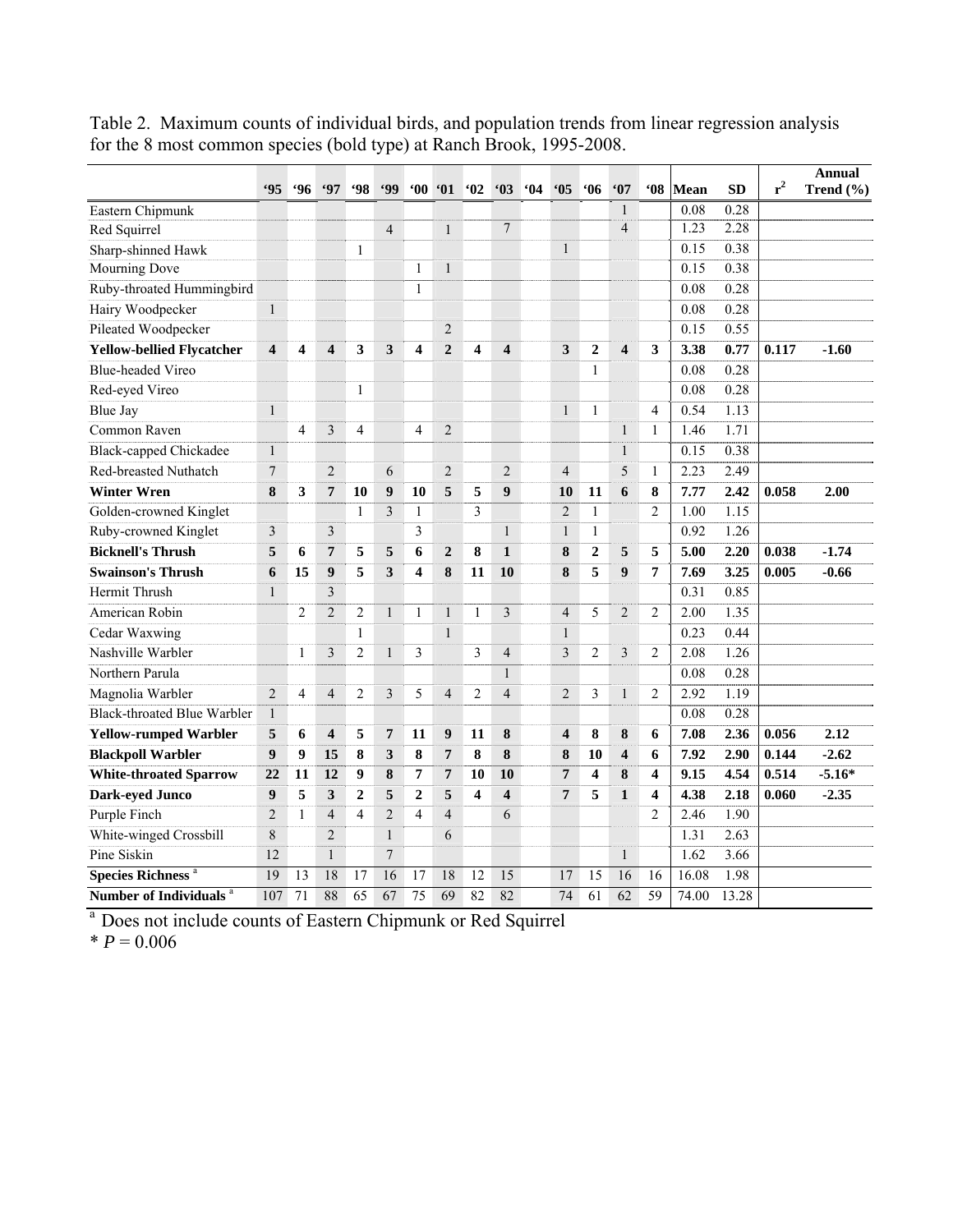| <b>Common Name</b>             | 91                      | 92                      | 93                      | .94              | .95              | .96            | <b>'97</b>              | <b>98</b> | <b>99</b>               | '00'01                  |                         | 62             | 63 | 64                      | $^{\circ}05$ | $^{\circ}06$            | 67               |                | '08 Mean | <b>SD</b> | $r^2$ | <b>Annual</b><br>Trend $(\% )$ |
|--------------------------------|-------------------------|-------------------------|-------------------------|------------------|------------------|----------------|-------------------------|-----------|-------------------------|-------------------------|-------------------------|----------------|----|-------------------------|--------------|-------------------------|------------------|----------------|----------|-----------|-------|--------------------------------|
| Eastern Chipmunk               |                         |                         |                         |                  |                  |                | 3                       |           | 5                       |                         |                         |                |    | 1                       |              |                         | $\mathbf{1}$     |                | 0.63     | 1.41      |       |                                |
| Red Squirrel                   |                         |                         |                         |                  |                  |                | $\mathbf{1}$            |           | 3                       |                         | $\mathbf{1}$            |                |    |                         |              | 1                       | $\mathbf{1}$     |                | 0.44     | 0.81      |       |                                |
| Broad-winged Hawk              |                         |                         |                         |                  |                  |                | $\mathbf{1}$            |           |                         |                         |                         |                |    |                         |              |                         |                  |                | 0.06     | 0.25      |       |                                |
| Mourning Dove                  |                         |                         |                         |                  |                  |                |                         |           | $\mathbf{1}$            |                         |                         |                |    | $\mathbf{1}$            |              |                         |                  |                | 0.13     | 0.34      |       |                                |
| Yellow-bellied Sapsucker       |                         | $\overline{c}$          |                         | $\mathbf{1}$     | $\mathbf{1}$     |                | $\mathbf{1}$            | 1         | $\mathbf{1}$            |                         | 3                       |                |    | $\overline{2}$          |              | $\mathfrak{2}$          | $\overline{3}$   | $\overline{2}$ | 1.19     | 1.05      |       |                                |
| Downy Woodpecker               |                         |                         |                         |                  |                  |                | $\mathbf{1}$            |           |                         |                         |                         |                |    |                         |              |                         | $\mathbf{1}$     | 1              | 0.19     | 0.40      |       |                                |
| Hairy Woodpecker               |                         |                         |                         | 1                |                  |                | $\mathbf{1}$            | 1         | $\overline{c}$          |                         |                         |                |    |                         |              |                         |                  |                | 0.31     | 0.60      |       |                                |
| Northern Flicker               |                         |                         | $\mathbf{1}$            |                  |                  |                |                         |           |                         |                         |                         |                |    |                         |              |                         |                  |                | 0.06     | 0.25      |       |                                |
| Pileated Woodpecker            | $\overline{2}$          | 1                       | $\mathbf{1}$            |                  |                  | $\mathbf{1}$   |                         |           |                         |                         |                         |                |    |                         |              |                         |                  |                | 0.31     | 0.60      |       |                                |
| Least Flycatcher               |                         |                         |                         |                  |                  |                |                         |           |                         |                         |                         |                |    |                         |              |                         | $\overline{2}$   |                | 0.13     | 0.50      |       |                                |
| Eastern Phoebe                 |                         |                         |                         |                  |                  |                |                         |           |                         |                         |                         | 1              |    |                         |              |                         |                  |                | 0.06     | 0.25      |       |                                |
| <b>Blue-headed Vireo</b>       | $\mathbf{1}$            | $\overline{c}$          |                         |                  |                  | $\mathbf{1}$   | $\mathbf{1}$            |           |                         | $\mathbf{1}$            |                         |                |    | $\overline{1}$          |              | $\overline{2}$          | $\mathbf{1}$     | $\mathbf{1}$   | 0.69     | 0.70      |       |                                |
| <b>Red-eyed Vireo</b>          | $\mathbf{3}$            | $\overline{\mathbf{4}}$ | $\overline{\mathbf{4}}$ | 6                | $\boldsymbol{9}$ | 8              | $\overline{7}$          | 6         | 10                      | 8                       | 8                       | $\overline{7}$ |    | 5                       |              | 7                       | 8                | 6              | 6.63     | 1.93      | 0.136 | 2.42                           |
| Blue Jay                       | $\overline{2}$          | $\mathbf{1}$            |                         | $\mathbf{1}$     |                  | $\mathfrak{2}$ | $\overline{2}$          |           | $\mathbf{1}$            | $\mathbf{1}$            | $\overline{2}$          | $\mathbf{1}$   |    | $\mathbf{1}$            |              |                         | $\mathbf{1}$     | $\mathbf{1}$   | 1.00     | 0.73      |       |                                |
| American Crow                  |                         |                         |                         |                  |                  |                |                         |           |                         |                         |                         |                |    |                         |              | $\mathbf{1}$            |                  | $\mathbf{1}$   | 0.13     | 0.34      |       |                                |
| Common Raven                   |                         |                         |                         | $\overline{4}$   | $\mathbf{1}$     |                |                         |           | $\mathbf{1}$            |                         | $\mathbf{1}$            |                |    | $\mathbf{1}$            |              |                         |                  |                | 0.50     | 1.03      |       |                                |
| <b>Black-capped Chickadee</b>  |                         | 1                       | $\mathbf{1}$            |                  | $\overline{2}$   | $\mathfrak{Z}$ | $\mathfrak{Z}$          |           | 3                       | 1                       | 1                       |                |    |                         |              | $\overline{2}$          | 1                | 3              | 1.31     | 1.20      |       |                                |
| Red-breasted Nuthatch          |                         |                         |                         |                  |                  |                | $\mathbf{1}$            |           |                         |                         |                         |                |    |                         |              |                         |                  |                | 0.06     | 0.25      |       |                                |
| White-breasted Nuthatch        |                         |                         |                         |                  |                  |                | $\mathbf{1}$            |           |                         |                         |                         |                |    | $\mathbf{1}$            |              |                         |                  |                | 0.13     | 0.34      |       |                                |
| <b>Brown Creeper</b>           |                         |                         |                         | 1                |                  |                |                         |           | $\mathbf{1}$            | $\mathbf{1}$            |                         | 1              |    | $\mathbf{1}$            |              | 1                       | $\mathbf{1}$     |                | 0.44     | 0.51      |       |                                |
| <b>Winter Wren</b>             |                         | 6                       | $\overline{2}$          | $\mathbf{1}$     | 5                | $\mathbf{3}$   | $\overline{\mathbf{4}}$ | 6         | $\overline{\mathbf{4}}$ | $\overline{\mathbf{4}}$ | $\mathbf{3}$            | 3              |    | 3                       |              | $\overline{\mathbf{4}}$ | $\boldsymbol{2}$ | 1              | 3.19     | 1.72      | 0.007 | $-0.79$                        |
| Golden-crowned Kinglet         |                         |                         |                         |                  |                  |                |                         | 1         |                         |                         |                         |                |    |                         |              | 1                       |                  |                | 0.13     | 0.34      |       |                                |
| Veery                          | $\mathbf{1}$            | $\mathbf{1}$            |                         |                  |                  |                |                         |           |                         | $\mathbf{1}$            |                         |                |    |                         |              |                         |                  |                | 0.19     | 0.40      |       |                                |
| Swainson's Thrush              |                         | 1                       |                         | $\boldsymbol{2}$ | $\overline{4}$   | 3              |                         | 1         | $\overline{4}$          | $\overline{2}$          | $\overline{2}$          |                |    |                         |              | 1                       |                  |                | 1.25     | 1.44      |       |                                |
| <b>Hermit Thrush</b>           |                         | $\overline{\mathbf{4}}$ | $\mathbf{1}$            | 6                | $\overline{7}$   | 3              | $\overline{\mathbf{4}}$ | 4         | $\overline{2}$          |                         | $\overline{\mathbf{4}}$ | 5              |    | $\overline{\mathbf{4}}$ |              | $\overline{\mathbf{4}}$ | $\overline{7}$   | 1              | 3.50     | 2.22      | 0.022 | 2.05                           |
| Wood Thrush                    | $\mathbf{1}$            | $\mathbf{1}$            |                         |                  |                  |                |                         |           |                         |                         |                         |                |    |                         |              |                         |                  |                | 0.13     | 0.34      |       |                                |
| American Robin                 | $\mathbf{1}$            |                         |                         |                  | $\mathfrak{Z}$   | 3              | 3                       | 4         | $\overline{c}$          | $\mathbf{1}$            | $\overline{2}$          | $\mathbf{1}$   |    | 2                       |              |                         | $\mathbf{1}$     |                | 1.44     | 1.31      |       |                                |
| Magnolia Warbler               | $\mathbf{1}$            |                         |                         |                  | $\mathbf{1}$     |                |                         |           |                         |                         |                         |                |    |                         |              | $\mathbf{1}$            |                  |                | 0.19     | 0.40      |       |                                |
| <b>Black-th. Blue Warbler</b>  | $\overline{\mathbf{4}}$ | 9                       | 5                       | 6                | $\overline{7}$   | 8              | 6                       | 5         | 6                       | 5                       | 5                       | 5              |    | 11                      |              | 15                      | ${\bf 8}$        | 11             | 7.25     | 2.98      | 0.319 | $6.99*$                        |
| Yellow-rumped Warbler          |                         |                         | $\overline{2}$          | $\overline{2}$   |                  | $\mathfrak{2}$ | 3                       | 3         | $\mathbf{1}$            | $\mathbf{1}$            | $\overline{\mathbf{3}}$ | $\overline{c}$ |    |                         |              | $\mathbf{1}$            |                  | $\mathbf{1}$   | 1.31     | 1.14      |       |                                |
| <b>Black-th. Green Warbler</b> | 5                       | 7                       | 6                       | 7                | 7                | 7              | 9                       | 5         | 8                       | 10                      | 10                      | 8              |    | 13                      |              | 15                      | 12               | <b>10</b>      | 8.69     | 2.85      | 0.657 | 8.78**                         |
| Blackburnian Warbler           |                         |                         |                         |                  |                  |                |                         |           |                         |                         | 1                       | 1              |    |                         |              | $\mathbf{1}$            |                  |                | 0.19     | 0.40      |       |                                |

Table 3. Maximum counts of individual birds, and population trends from linear regression analysis for the 8 most common species (bold type) at Underhill State Park, 1991-2008.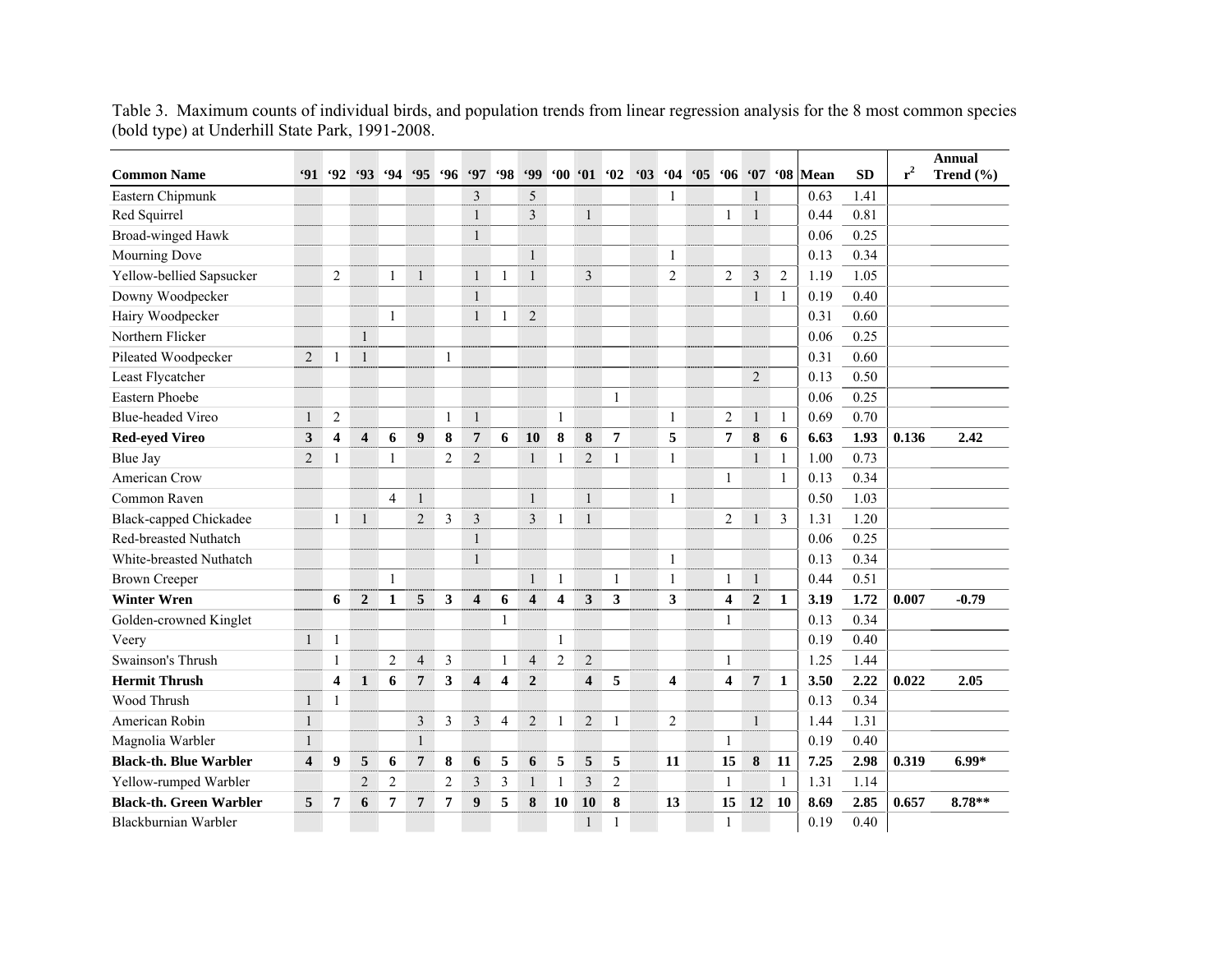| <b>Common Name</b>                  | 91                      | $^{692}$ | 93                      |                | $94$ $95$      |    |                         |                | $96 \t97 \t98 \t99 \t00 \t01 \t02$ |    |                |                | $^{\circ}03$ |    | $04 \t05$ |    | $06 \t07$ |              | '08 Mean | <b>SD</b> | $r^2$ | Annual<br>Trend $(\% )$ |
|-------------------------------------|-------------------------|----------|-------------------------|----------------|----------------|----|-------------------------|----------------|------------------------------------|----|----------------|----------------|--------------|----|-----------|----|-----------|--------------|----------|-----------|-------|-------------------------|
| <b>Blackpoll Warbler</b>            |                         |          |                         |                |                |    | $\overline{2}$          |                |                                    |    |                |                |              |    |           |    |           |              | 0.19     | 0.54      |       |                         |
| Black-and-White Warbler             |                         | 3        | 2                       | $\overline{2}$ | 4              | 2  | $\overline{3}$          | 2              |                                    | 3  | $\overline{4}$ | 2              |              |    |           | 2  | 3         |              | 2.13     | 1.20      |       |                         |
| American Redstart                   |                         | 4        |                         |                |                |    |                         |                |                                    |    |                |                |              |    |           |    |           |              | 0.38     | 1.02      |       |                         |
| Ovenbird                            | $\overline{\mathbf{4}}$ | 10       | 11                      | 11             | 13             | 12 | 12                      | 10             | 13                                 | 10 | 13             | 6              |              | 11 |           | 11 | 15        | 14           | 11.00    | 2.78      | 0.189 | $2.49***$               |
| Mourning Warbler                    |                         |          |                         |                |                |    |                         |                |                                    |    |                |                |              |    |           |    |           |              | 0.13     | 0.34      |       |                         |
| Canada Warbler                      | 3                       | 4        | $\overline{\mathbf{4}}$ | 6              | $\overline{2}$ | 4  | $\overline{\mathbf{4}}$ | $\overline{2}$ | $\overline{2}$                     | 3  | $\overline{2}$ | $\overline{2}$ |              |    |           |    |           | 1            | 2.44     | 1.71      | 0.648 | $-5.41**$               |
| <b>Scarlet Tanager</b>              |                         |          |                         |                |                |    |                         |                |                                    |    |                |                |              |    |           |    |           |              | 0.19     | 0.40      |       |                         |
| White-throated Sparrow              | $\overline{2}$          |          | $\overline{2}$          |                |                |    | 1                       |                |                                    |    |                |                |              |    |           |    |           |              | 0.63     | 0.72      |       |                         |
| Dark-eyed Junco                     |                         | 3        | $\mathbf{1}$            | 3              | 4              | 3  | 5                       | $\mathbf{2}$   | $\overline{2}$                     |    | $\overline{2}$ | $\overline{2}$ |              | 1  |           | 5  | 5         | $\mathbf{2}$ | 2.56     | 1.55      | 0.068 | 3.93                    |
| Rose-breasted Grosbeak              | $\overline{4}$          | 2        |                         |                | 3              |    | $\overline{2}$          |                |                                    |    |                |                |              |    |           |    |           |              | 0.94     | 1.24      |       |                         |
| Purple Finch                        |                         |          |                         |                |                |    |                         | H              |                                    |    | $\mathbf{1}$   |                |              |    |           |    |           |              | 0.31     | 0.48      |       |                         |
| White-winged Crossbill              |                         |          |                         |                |                |    |                         |                |                                    |    | 2              |                |              |    |           |    |           |              | 0.13     | 0.50      |       |                         |
| Pine Siskin                         |                         |          |                         |                |                |    |                         |                |                                    |    | 1              |                |              |    |           |    |           |              | 0.13     | 0.34      |       |                         |
| American Goldfinch                  |                         |          |                         |                |                |    |                         |                |                                    |    |                |                |              |    |           |    |           |              | 0.13     | 0.34      |       |                         |
| <b>Species Richness<sup>a</sup></b> | 15                      | 19       | 14                      | 18             | 20             | 20 | 23                      | 16             | 21                                 | 16 | 20             | 16             |              | 17 |           | 22 | 18        | 17           | 18.25    | 2.59      |       |                         |
| Number of Individuals <sup>a</sup>  | 35                      | 66       | 43                      | 62             | 77             | 69 | 77                      | 54             | 67                                 | 53 | 70             | 48             |              | 60 |           | 81 | 73        | 58           | 62.06    | 13.00     |       |                         |

<sup>a</sup> Does not include counts of Red Squirrel or Eastern Chipmunk

\* *P* = 0.023 \*\* *P* ≤ 0.0002

 $*** P=0.092$